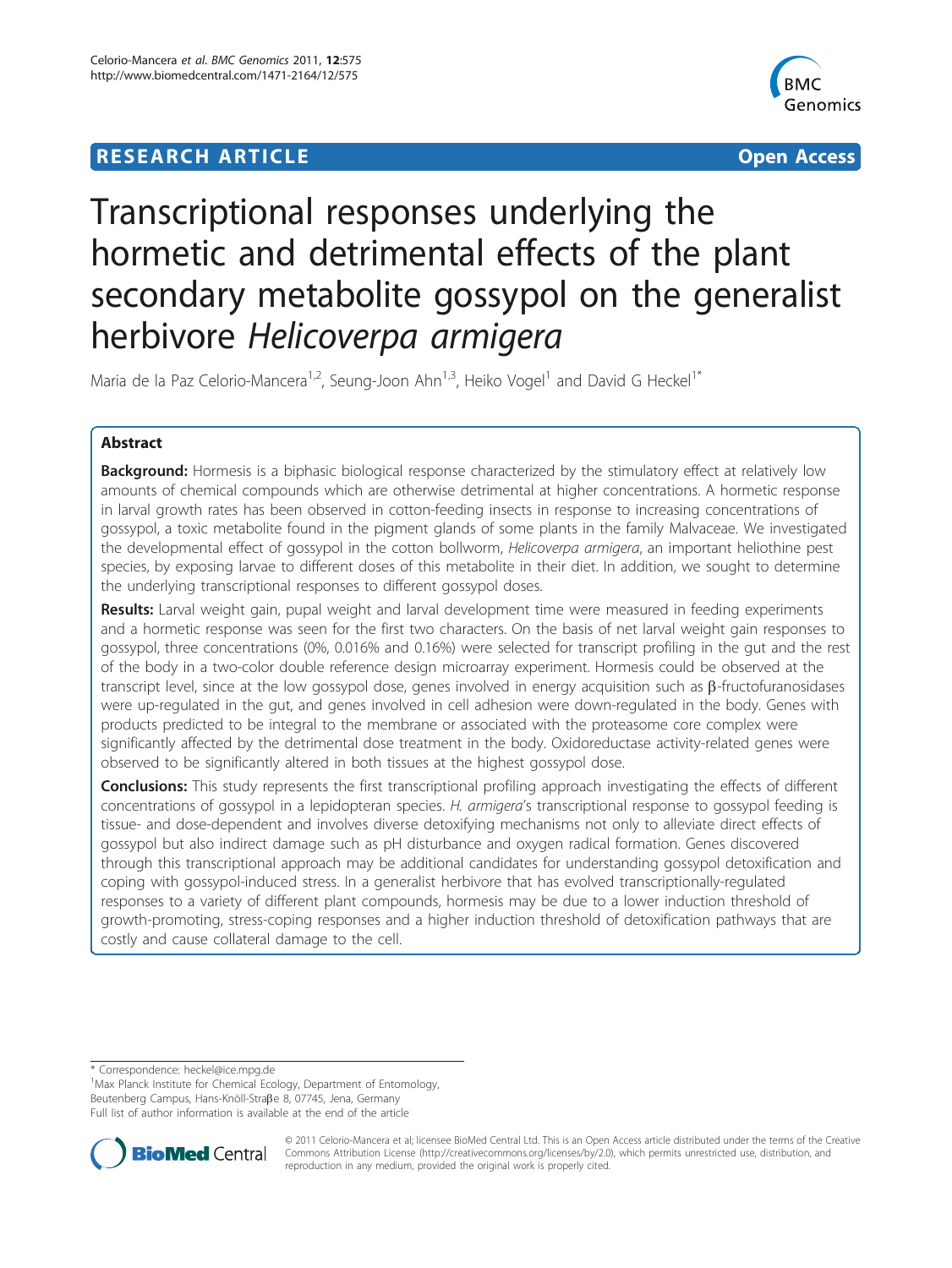## Background

Gossypol is a polyphenolic binaphthyl dialdehyde found in the pigment glands of plant species belonging to Malvaceae, most notably cotton, Gossypium spp. [[1](#page-14-0)]. The toxicity of gossypol in cottonseed meal has spurred a multitude of studies of its effects on diverse biological systems. The presence of both phenolic and carbonyl groups in the gossypol structure allows the interaction with other molecules through a wide range of weak to strong chemical bonds. This compound can covalently bind to amino acids, particularly lysine, through Schiff's base condensation reactions, and its dimeric structure facilitates cross-linking of proteins. Gossypol can also chelate iron and other metal ions and be both a pro-oxidant and antioxidant [\[2,3](#page-14-0)]. Moreover, the aromatic rings in gossypol render it a fairly hydrophobic compound able to penetrate biological membranes more readily [\[4](#page-14-0)]. All this intricate chemical reactivity implies the existence of multiple targets, which is reflected by the different enzyme classes inhibited by gossypol, especially those involved in energy production processes of the cell, and in the variety of biological effects attributed to this compound due to its antitumor, spermicidal, antimalarial, antiparasitic, antiamoebic and antiviral activities [\[3](#page-14-0),[5](#page-14-0)].

There is only limited knowledge regarding the mode of action of gossypol regardless of its therapeutic or toxic effect on different biological systems. It is clear, however, that the mechanism mostly relies on the disturbance of proteins and membranes. In addition, gossypol occurs in two optically active forms, of which the (-)-enantiomer has been found to be more reactive towards biological systems, particularly non-ruminant animals. In fact, the molecular mechanism behind (-)-gossypol antineoplastic activity appears to rely on its interaction with antiapoptotic proteins in the outer mitochondrial membrane [[6](#page-14-0)]. However, the inhibitory effect of gossypol on insects and fungi is not enantiospecific [\[7](#page-14-0)]. Therefore, the ability to extrapolate across systems is limited and the response within a given system is likely to be very complex and dose-dependent.

Both quantity and quality of gossypol in plant tissues vary according to several factors such as cultivar, phenology or plant organ [\[1,8](#page-14-0)-[10\]](#page-14-0). The protective nature of this sesquiterpene dimer to cotton against different insect herbivores became evident after the development of glandless cotton lines [[3\]](#page-14-0). These lines were produced by conventional breeding to reduce the amount of gossypol in cottonseed meal which is fed to livestock. Some members of the "major-pest lineage" within the subfamily Heliothinae (Lepidoptera: Noctuidae) [[11\]](#page-14-0), prefer glandless cotton varieties over glanded ones [[12\]](#page-14-0). Moreover, high concentrations of gossypol inhibit growth and development of tobacco budworm, Heliothis virescens [[13\]](#page-14-0). However, the dose response is not monotonic and in fact gossypol acts as a hormetic agent, since the maximum weight gain was observed when larvae fed on a low dose gossypol-containing diet (0.0125%). Hormesis, first described in the late 1800's, is a widespread biological response towards an environmental stressor which is stimulatory in low amounts (e.g. increased fertility), and detrimental in high amounts (e.g. toxicity) [[14\]](#page-14-0).

Although the implications of the hormetic effect in the area of human toxicology remains controversial [[15](#page-14-0)], there is substantial research regarding hormesis due to environmental stressors and their impact on aging and longevity in invertebrate species [\[16](#page-14-0)], and the efforts to understand the biology underlying the phenomenon continue [[17](#page-14-0)]. Recent analyses for two animal systems (mammal and annelid) inquired whether gene expression in a global scale differs under the "low-dose effect" of toxic chemicals [[18,19\]](#page-14-0). Dose-dependent transcriptional responses to gossypol have been observed for a handful of genes including the expression of mitochondrial-related genes in rat liver cells [[20](#page-14-0)] and P450 monooxygenases in insects [[21,22](#page-14-0)]. However, there is no unbiased transcriptional profiling approach documented investigating the effects of different doses of gossypol.

The cotton bollworm (CBW), *H. armigera*, is a generalist herbivore and one of the most injurious insect pests in the world, damaging a large number of plant species [[23](#page-14-0)] with cotton as one of its most suitable hosts [[24](#page-14-0)]. We investigated whether a hormetic effect of gossypol can be observed in H. armigera by measuring developmental parameters in response to different concentrations in the diet. In addition, we investigated the transcriptional response of H. armigera gut as well as the rest of body towards different dosages of gossypol using microarray expression profile analysis. The results herein provide a general view of the underlying transcriptional response to gossypol with implications for the detoxification of this plant secondary metabolite. They also indicate the role hormesis may play in the adaptation of generalist herbivores to a variety of hostplants presenting different sets of chemical challenges.

## Methods

## Insect rearing

H. armigera larvae were collected from Toowoomba, Queensland, Australia, in 2003 and reared on artificial diet under laboratory conditions (26°C, 55% RH, 16:8 hr = L:D) in Jena, Germany. The colony was maintained for 25 generations prior to the start of this study, exclusively by about 50 single-pair crosses per generation, avoiding brother-sister mating to minimize inbreeding. The artificial diet for larval rearing was purchased from BioServ (F9772, Frenchtown, NJ, USA). Gossypol from cotton seeds (G8761, racemic mixture, Sigma-Aldrich,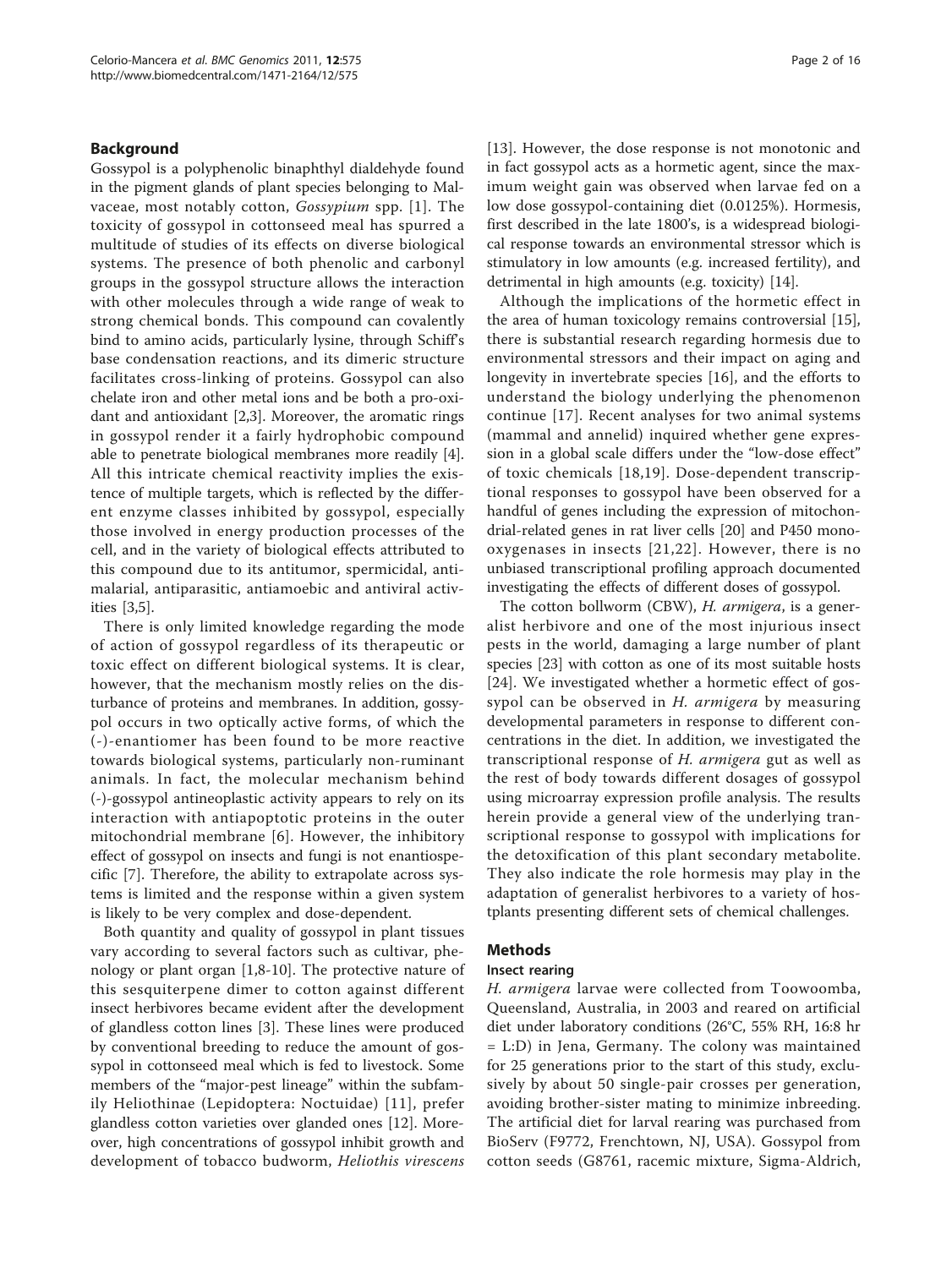MO, USA) was incorporated into the artificial diet using a carrier material of non-nutritive cellulose, "Alphacel", as reported elsewhere [\[25\]](#page-14-0) in various concentrations  $(CT = 0.0, T1 = 0.0004, T2 = 0.0016, T3 = 0.004, T4 =$ 0.008, T5 = 0.016, T6 = 0.04, or T7 = 0.16% (w/v)). Cotton seeds contain a racemic mixture of gossypol with generally a higher percentage of the (+)-enantiomer although this may differ depending on the cotton species and cultivar [\[9\]](#page-14-0).

## Gossypol treatment and larval development

A total of nine hundred and sixty larvae from a pool of newly molted fifth instar larvae were evenly divided into eight groups according to their initial fresh weights (I). Each group of larvae was randomly assigned to each gossypol treatment. Control group of larvae were exposed to the diet supplemented only with the Alphacel carrier (CT). Each group of larvae was composed of four biological replicates of thirty larvae. After those larvae were subjected to each treatment for three days, larvae were individually weighed as a measure of their final fresh weight (F), in order to calculate the net weight gain  $(= F-I)$ .

Mortality was observed in CT, T4 and T7 treatments (4, 3 and 5 larvae were dead, respectively). Only one individual died in each T1 and T6, while no mortality was observed in the remaining treatments. Ten randomly chosen larvae from each replicate per treatment were separated for microarray analysis (see below), the other eighty larvae (20 larvae  $\times$  4 replicates) were returned to the same diet treatments and further observed for other developmental parameters: larval development time to pupation (day) and pupal weight in a day after pupation (mg). The developmental parameter data were analyzed by ANOVA and the statistical differences among treatment means were further tested by Post-hoc analysis.

## Expressed Sequence Tag (EST) Project

RNA was extracted from several larval tissues (e.g. midgut, fat body, integument), all larval instars and developmental stages (larvae and adults) with TRIzol Reagent (Invitrogen) according to the manufacturer's protocol. An additional DNAse (Turbo DNAse, Ambion) treatment was included to eliminate any contaminating DNA. The DNAse enzyme was removed and the RNA was further purified by using the RNeasy MinElute Cleanup Kit (Qiagen) following the manufacturer's protocol. RNA integrity and quantity was verified on an Agilent 2100 Bioanalyzer using the RNA Nano chips (Agilent Technologies). RNA quantity was determined on a Nanodrop ND-1000 spectrophotometer. Normalized full length-enriched cDNA libraries were generated using a combination of the SMART cDNA library

construction kit and the Trimmer Direct cDNA normalization kit (Evrogen) following the manufacturer's protocol with several modifications [[26](#page-14-0)]. The normalization process facilitates the identification of low abundance transcripts.

Single-pass sequencing of the 5' termini of cDNA library plasmid clones was carried out on an ABI 3730 xl automatic DNA sequencer (PE Applied Biosystems). Vector clipping, quality trimming and sequence assembly was done with the Lasergene software package (DNAStar Inc.). In total, 8 different cDNA libraries were generated from the tissues and developmental stages as described above and ~60,000 clones were sequenced. Additional sequencing was performed with a mixed cDNA pool on a Roche 454 FLX instrument, obtaining 274,607 high quality reads after trimming and quality filtering steps. The *H. armigera* ESTs generated and all publicly available Genbank sequences for this species were jointly assembled using Seqman NGen (Lasergene) and clustered into 27,381 contigs (putative gene objects) subsequently used for microarray oligo probe design.

## Microarray Design, labeling, hybridization and data acquisition

In order to optimize our *H. armigera* microarray design and maximize the output of subsequent gene expression profiling experiments, a Pre Selection Strategy (PSS, Imagenes) approach was used to select well performing probes based on initial test hybridizations. For the preliminary large array design each gene was tiled by a maximum number of probes. A total of 231,399 oligos for the 27,381 contigs were designed and a 244 K Agilent microarray was hybridized with labeled complex total RNA mixture and genomic DNA. The best performing probes for each gene were selected, for the expressed genes based on the RNA hybridization and for the nonexpressed genes based on the DNA hybridization. A final condensed Agilent  $4 \times 44$  K array design based on the eArray platform (Agilent Technologies; [https://ear](https://earray.chem.agilent.com/earray/)[ray.chem.agilent.com/earray/\)](https://earray.chem.agilent.com/earray/) contains the few best performing probes of each gene (1-2 for each Gene Object) with a final number of 43803 non-control probe set and 1417 Agilent Technologies built in controls (structural and spike in).

A subset of forty ice-cold anesthetized larvae per treatment (having fed on 0%, 0.016%, or 0.16% gossypol diet for three days) was dissected longitudinally under phosphate-buffered saline and gut tissues (G) were separated from the rest of the body (RB). Four biological replicates were prepared by pooling ten individuals in each replicate of either G or RB tissues, snap-frozen in liquid nitrogen, and stored at -80°C until RNA isolation. Total RNA was purified, quality tested and quantified as mentioned above. Agilent Technologies spike-in RNA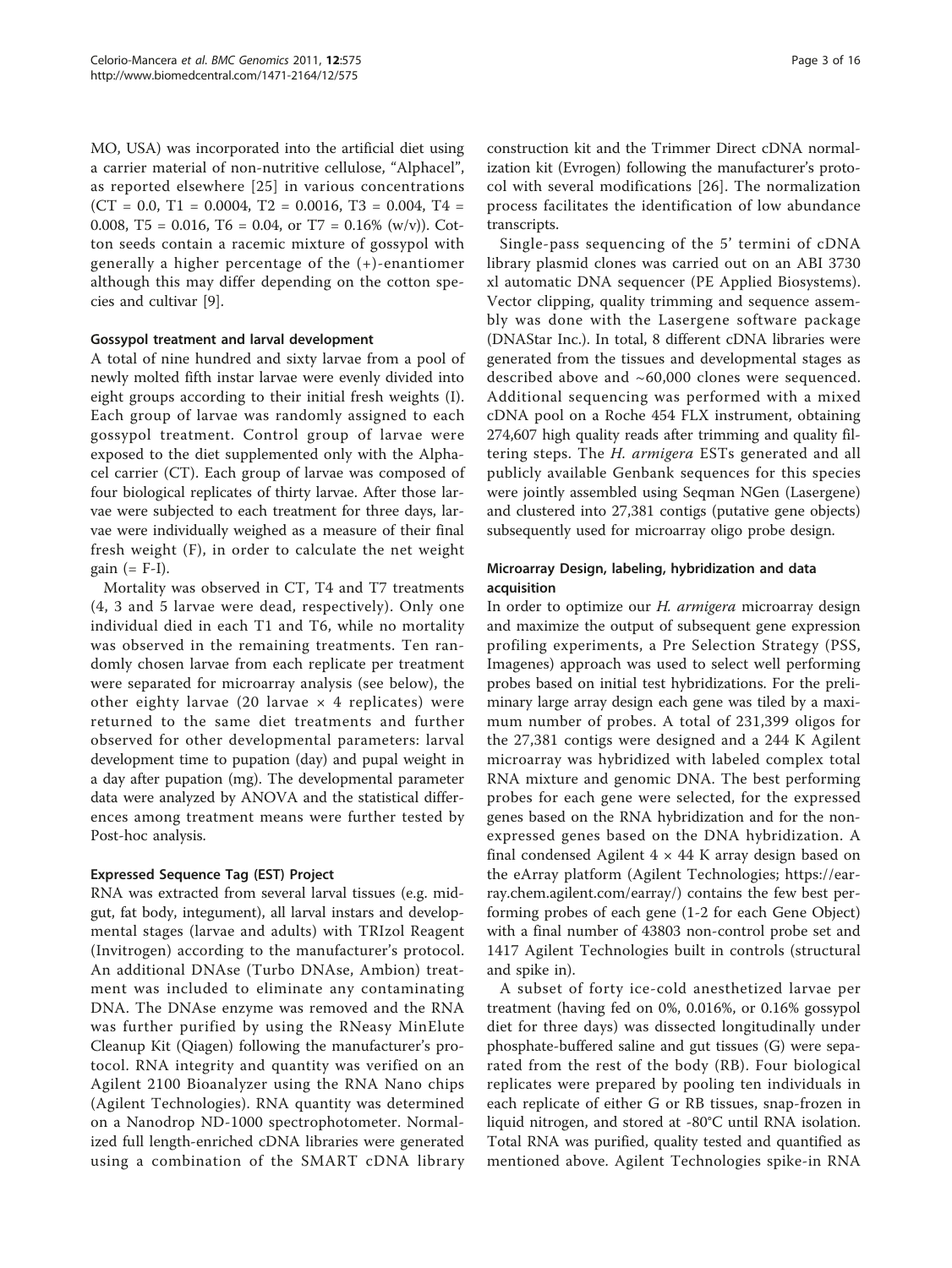was added to 500 ng of total RNA and labelled using the Low RNA Input Linear Amplification kit (Agilent Technologies). Treated RNA and control samples were labelled with cyanine 5-CTP and 3-CTP dyes according to manufacturer instructions following a double reference dye-swap design. Labelled amplified cRNA samples were purified using RNeasy MinElute Cleanup kit (Qiagen) and analyzed on a Nanodrop spectrophotometer using the microarray function. Amplified cRNA samples were used for microarray hybridization only if the yield is  $> 825$  ng and the specific activity is  $> 8.0$  pmol Cy3 or Cy5 per ug cRNA. 825 ng each of cyanine 3 and cyanine5 labeled cRNA were used for each array. Hybridization was carried out at 65°C for 17 hours. Slides were washed in GE Wash Buffer 1 (Agilent Technologies) for 1 min at room temperature and a further minute in GE Wash Buffer 2 pre-warmed overnight to 37°C. Slides were treated in stabilization and drying solution (Agilent Technologies), scanned with the Agilent Microarray Scanner, and data was extracted from the TIFF images with Agilent Feature Extraction software version 9.1. The initial technical validation included visual inspection of images to identify gross abnormalities or background. Prior to normalization the sensitivity of the array and relationship between RNA concentration and fluorescent signal was assessed by calculating the signal intensity generated by reporters complementary to 10 'alien' synthetic RNA spikes introduced at known concentrations (from 1 pmole to 30 nmole prior to labeling). The microarray data reported in this paper have been deposited in the Gene Expression Omnibus (GEO) database,<http://www.ncbi.nlm.nih.gov/geo> [GEO: GPL14736].

## Microarray analysis

Expression profiling of H. armigera G and RB samples subjected to different gossypol-containing diets was generated by normalizing fluorescence signals to the median intensity and log base 2-transformation of the normalized data. In order to determine the relationship between the samples per tissue, the clustering application (Euclidean distance, average linkage) was applied to normalized to median, log-transformed, statistically significant data after ANOVA (unequal variance, no threshold, Benjamini and Hochberg false discovery rate (B&H FDR) multiple test correction, adjusted P cut off  $< 0.001$ ) using the Geospiza GeneSifter<sup>®</sup> genetic analysis software. Data was also filtered by volcano plots comparing each gossypol dosage to its control per tissue treatment by means of an unpaired t-test, unequal variance using Agilent GeneSpring GX11.5.1 software. All 43863 probes passed the data quality filtering based on intensity measurements. Only probes with corrected P values less than 0.001 after B&H FDR were considered statistically differentially expressed. Gene Ontology (GO) [[27\]](#page-14-0) annotations (for the target genes represented in the microarray) obtained through Blast2go (E-value cutoff: 0.001) [[28](#page-14-0)] software were used to find significant GO terms ( $P < 0.001$ ) represented in the statistically filtered data using GeneSpring. In order to perform a gene level analysis using GeneSpring program, the probes of the microarray along with the target EST sequences were assembled using Sequencher 4.7, contigs were blasted to public and in-house EST databases to assign correct gene codes to each probe. Nomenclature for important H. armigera detoxification genes such as esterases, cytochrome P450 s (P450 s), UDP-glycosyltransferases (UGTs) and glutathione transferases (GSTs) was included using public databases or by assigning it based on homology. Nomenclature for P450 s and UGTs was approved by the relevant Nomenclature Committees. Based on a list of homologous genes, we also inspected Drosophila melanogaster pathway enrichment in the data set for each t-test comparison using GeneSifter® applying z-score statistics to determine whether a pathway occurs more or less frequently than expected as previously described by others [[29\]](#page-14-0). The pathway source originated from the Kyoto Encyclopaedia of Genes and Genomes (KEGG) (Kanehisa Laboratories). Homology was established by obtaining best BLAST [[30](#page-14-0)] hits (about 24% of the probes had a hit at  $e < 5 \times 10-2$ ) for H. armigera ESTs to D. melanogaster reviewed reference sequences (RefSeq) (See additional file [1:](#page-13-0) Table S1 displaying best RefSeq homolog hits to H. armigera). Homology databases containing the protein and nucleotide refseq accession were prepared from NCBI Entrez. In addition, the normalized log-ratios for each gene in all eight biological replicates per treatment comparison (relative to control), were used to apply the rank products (RP) method which has been proven to be a powerful method for identifying biologically relevant gene expression changes [[31](#page-14-0)].

## Quantitative real-time PCR

Single stranded DNA from 500 ng of total RNA was obtained and amplified using Verso SYBR® Green 2-Step QRT-PCR kit (Thermo Fisher Scientific) following manufacturer's instructions. Real-time PCR oligonucleotide primers were designed on the basis of sequences obtained for H. armigera CYP6AE14 and CYP6AE11 and two additional genes used as normalizers (endogenous control genes) i. e. 18 S ribosomal RNA and elongation initiation factor 4. Data was analyzed using the qBase 1.3.1 software (Biogazelle) and graphed as fold expression relative to the lowest expression across treatments.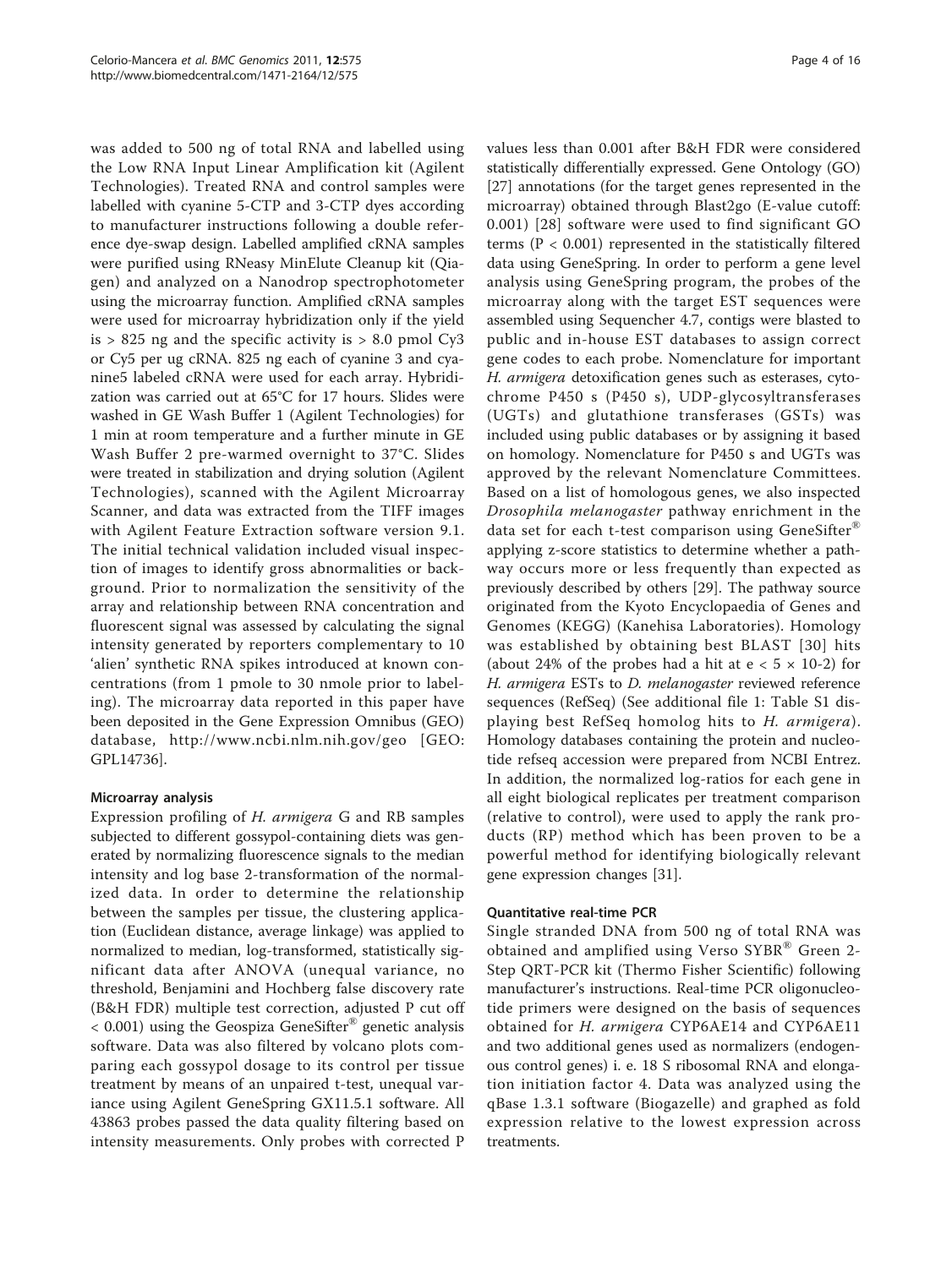## <span id="page-4-0"></span>Results

## Effect of gossypol on larval development

When fifth-instar larvae were fed an artificial diet with different concentrations of gossypol, the highest net weight gain was observed at 0.016% (T5, Duncan's P < 0.05, Figure 1-A), a gain 10% greater than when gossypol was absent. Weight gain then steeply declined as gossypol concentration further increased, with the lowest gain occurring at 0.16% gossypol (T7, Figure 1-A). Pupal weight was also highest at T5, although not significantly higher than weights at lower doses (Figure 1-B). The lowest value for pupal weight and the longest time to pupation (See additional file [2:](#page-13-0) Figure S1 showing the effect of gossypol on larval developmental time to pupation) occurred at T7 with no significant differences between the remaining treatments for these two parameters.

## Effect of gossypol on gene expression

Since larval net weight gain was affected significantly only at the low T5 and high T7 gossypol doses, the



transcriptional profiles of gut tissue (G) and the rest of the body (RB) from larvae collected from these treatments were examined by microarray analysis in a twocolor double reference design using the 0% gossypol tissue samples as reference (See additional file [3:](#page-13-0) Figure S2-A depicting the microarray two-color design). Sample clustering using the expression profiles of the probes which passed the statistical filtering in GeneSifter yielded dendrograms grouping the control (CT) and T5 treatments closer to each other within each tissue type (See additional file [3:](#page-13-0) Figure S2-B depicting the hierarchical clustering of transcriptional responses across gossypol dose-tissue conditions).

## Gene Ontology and KEGG Pathways Analyses

Genes found to be differentially down and up-regulated using t-test statistics were grouped according to Gene Ontology (GO) categories for comparisons and those GO categories significantly enriched across treatments are listed in Table [1.](#page-5-0) No GO category was significantly enriched in G-T5 (gut at 0.016% gossypol) with only one up-regulated EST for this condition, putatively encoding a glucan hydrolase based on the database Blast2go search. However this low gossypol concentration had a significant effect on the expression of genes involved in cell adhesion in the RB. The ESTs under this category were down-regulated and are homologous to members of the cadherin superfamily (See additional file [4](#page-13-0): Table S2) while two non-annotated ESTs and one predicted to encode a product involved in fatty acid biosynthesis were up-regulated. Gene families potentially involved in detoxification of xenobiotics (cytochromes P450, UDP-glycosyltransferases, carboxylesterases, and glutathione transferases) were either unaffected or slightly downregulated at T5, with the exception of one GST in the gut and one in the rest of the body (Figure [2\)](#page-7-0).

At the higher gossypol concentration T7, the oxidoreductase molecular function was significantly enriched in both gut and RB. Among these genes several P450 enzymes are significantly upregulated, notably CYP6AE14 and CYP6AE11, while a few are downregulated (Figure [2\)](#page-7-0). Several UGTs and carboxylesterases, and a fewer number of GSTs are upregulated, predominantly in the midgut (Figure [2](#page-7-0)). Many genes were down-regulated in G-T7; however, no particular GO enrichment was observed even if a less stringent p-value cut off (0.01) was applied to the analysis. Many ESTs down-regulated in the RB in the gossypol T7 treatment were found to be associated with the proteasome complex. (See additional file [5:](#page-13-0) Table S3 containing a list of differentially expressed genes across conditions with no GO enrichment.)

Genes were also grouped with respect to biochemical pathways as categorized by KEGG for D. melanogaster, and those pathways statistically significant based on t-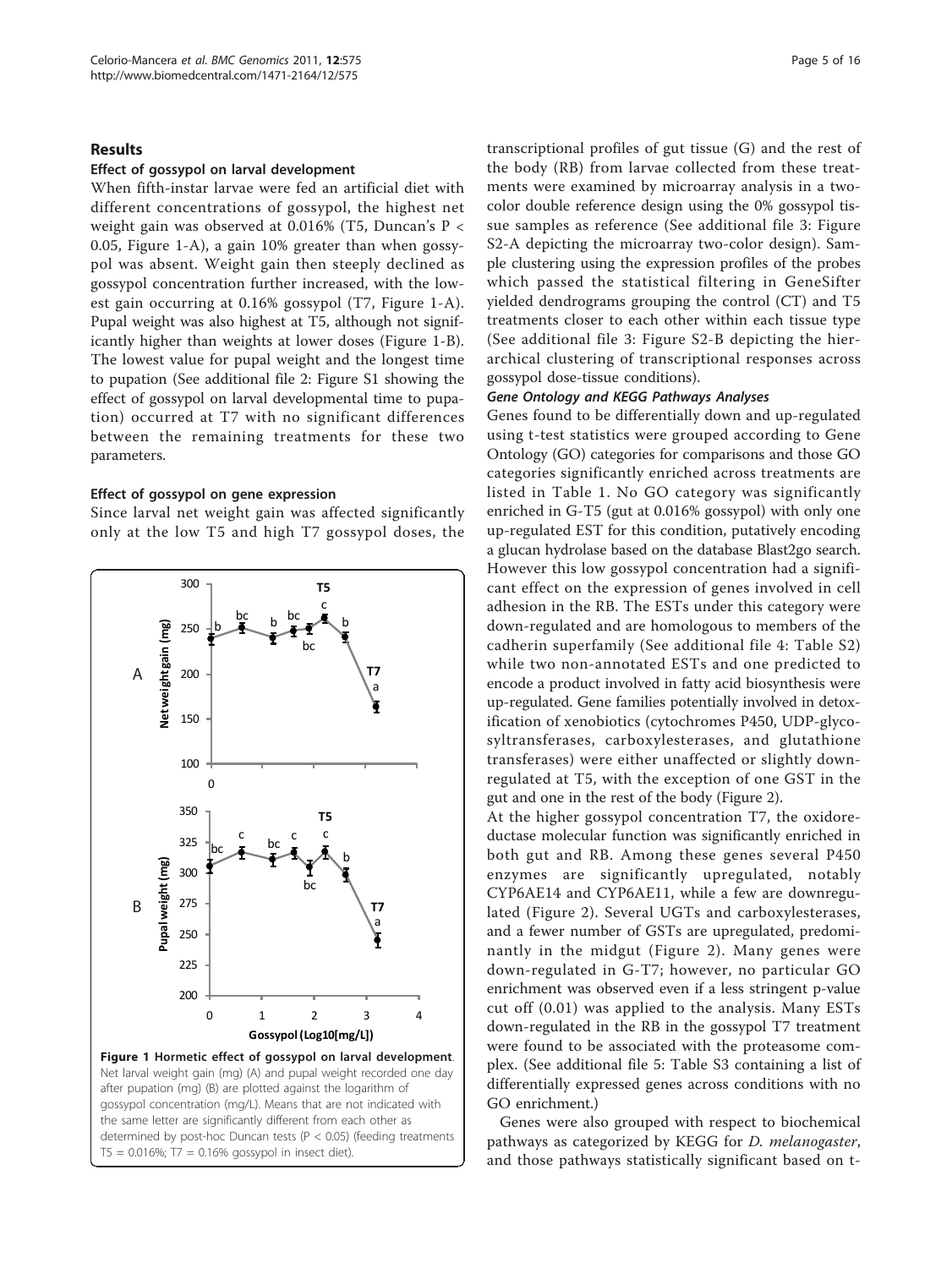## GO accession **GO term** GO term Corrected p-value T7- Gut/UP GO:0055114 **CO:0055114 CO:0055114 CO:0055114 CO:0055114 CO:0055114 CO:0055114 CO:0055114 CO:0055114** GO:0016491 oxidoreductase activity 1.94E-18 GO:0044429 mitochondrial part 4.01E-15 GO:0005739 mitochondrion 2.28E-14 GO:0005740 mitochondrial envelope 1.50E-10 GO:0031966 mitochondrial membrane 2.77E-09 GO:0003824 **catalytic activity** catalytic activity **6.22E-08** GO:0031967 organelle envelope 6.77E-08 GO:0005743 mitochondrial inner membrane 7.14E-08 GO:0019866 organelle inner membrane 7.76E-08 GO:0031975 envelope 5.36E-07 GO:0031090 organelle membrane 7.13E-07 GO:0044444 **cytoplasmic part** 6.98E-05 GO:0015992 **proton transport proton transport 1.52E-05** GO:0006818 **by a struck and the set of the struck of the struck and the struck of the struck of the struck of the struck of the struck of the struck of the struck of the struck of the struck of the struck of the struck of** GO:0006091 **generation of precursor metabolites and energy** 8.16E-05 GO:0042180 cellular ketone metabolic process 1.27E-04 GO:0015077 monovalent inorganic cation transmembrane transporter activity 3.16E-04 GO:0019752 carboxylic acid metabolic process 3.50E-04 GO:0043436 oxoacid metabolic process 3.50E-04 GO:0006082 organic acid metabolic process 3.50E-04 GO:0005759 mitochondrial matrix 4.27E-04 GO:0031980 mitochondrial lumen 4.27E-04 GO:0008610 **and a struck of the contract of the contract of the contract of the contract of the contract of the contract of the contract of GO:0008610 <b>4.81E-04** GO:0015672 **monovalent inorganic cation transport** 60:0015672 4.81E-04 GO:0005506 iron ion binding 7.97E-04 T5 - Rest of body/DOWN GO:0007156 **homophilic cell adhesion** 1.90E-05 **homophilic cell adhesion** 1.90E-05 GO:0016337 cell-cell adhesion 2.83E-04 T7 - Rest of body/DOWN GO:0070003 threonine-type peptidase activity 4.38E-12 GO:0051603 **proteolysis involved in cellular protein catabolic process** 3.93E-14 GO:0051444 **negative regulation of ubiquitin-protein ligase activity** 3.99E-05 GO:0051443 **Positive regulation of ubiquitin-protein ligase activity** 1.12E-04 GO:0051439 regulation of ubiquitin-protein ligase activity involved in mitotic cell cycle 1.12E-04 GO:0051438 regulation of ubiquitin-protein ligase activity contracts and the 1.12E-04 GO:0051437 positive regulation of ubiquitin-protein ligase activity involved in mitotic cell cycle 1.12E-04 GO:0051436 negative regulation of ubiquitin-protein ligase activity involved in mitotic cell cycle 3.99E-05 GO:0051352 **negative regulation of ligase activity** 3.99E-05 and 3.99E-05 GO:0051351 **but a constant of ligase activity** 3.00E-04 **3.00E-04** GO:0051340 **regulation of ligase activity** 3.00E-04 **3.00E-04** GO:0044265 cellular macromolecule catabolic process 2.67E-11 GO:0044257 cellular protein catabolic process 3.93E-14 GO:0043632 modification-dependent macromolecule catabolic process 5.52E-10 GO:0043234 protein complex 2.38E-08 GO:0043161 **broteasomal ubiquitin-dependent protein catabolic process** 1.12E-04 GO:0031398 **positive regulation of protein ubiquitination** 1.86E-04 GO:0031397 **negative regulation of protein ubiquitination** 3.99E-05 GO:0031396 **regulation of protein ubiquitination 1.83E-04 4.83E-04**

## <span id="page-5-0"></span>Table 1 GO categories enriched in microarray comparisons through gossypol-tissue treatments

GO:0031145 anaphase-promoting complex-dependent proteasomal ubiquitin-dependent protein catabolic process 3.99E-05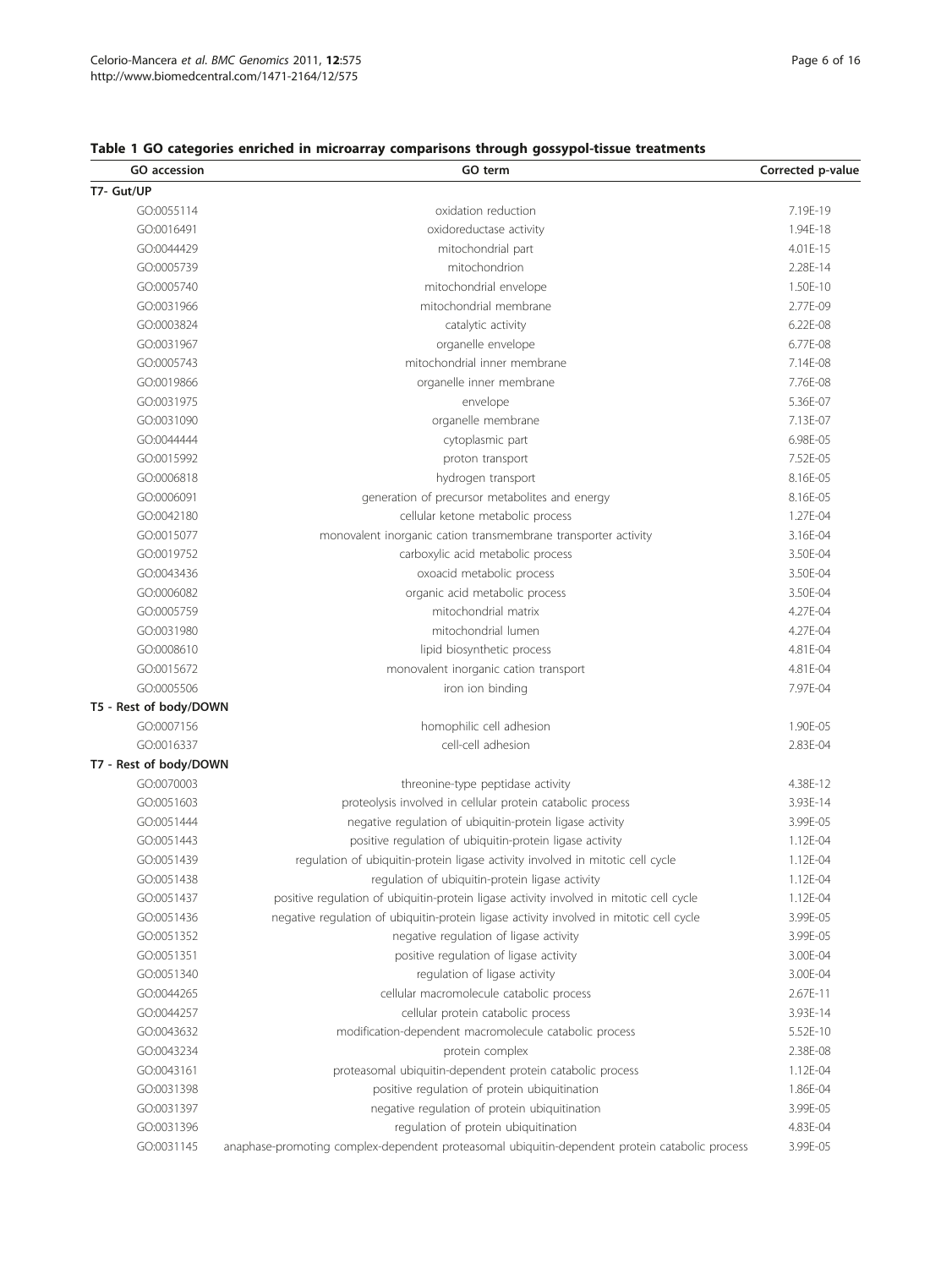|  |  |  |  |  |  |  | Table 1 GO categories enriched in microarray comparisons through gossypol-tissue treatments (Continued) |  |  |
|--|--|--|--|--|--|--|---------------------------------------------------------------------------------------------------------|--|--|
|--|--|--|--|--|--|--|---------------------------------------------------------------------------------------------------------|--|--|

| GO:0030163           | protein catabolic process                                | 8.38E-17 |
|----------------------|----------------------------------------------------------|----------|
| GO:0022624           | proteasome accessory complex                             | 4.28E-08 |
| GO:0019941           | modification-dependent protein catabolic process         | 5.52E-10 |
| GO:0019773           | proteasome core complex, alpha-subunit complex           | 8.26F-04 |
| GO:0010498           | proteasomal protein catabolic process                    | 1.12E-04 |
| GO:0009057           | macromolecule catabolic process                          | 3.09E-09 |
| GO:0006511           | ubiquitin-dependent protein catabolic process            | 4.88F-10 |
| GO:0006508           | proteolysis                                              | 1.86E-04 |
| GO:0005839           | proteasome core complex                                  | 4.38E-12 |
| GO:0005838           | proteasome regulatory particle                           | 6.90E-09 |
| GO:0004298           | threonine-type endopeptidase activity                    | 4.38E-12 |
| GO:0000502           | proteasome complex                                       | 2.60E-29 |
| T7 - Rest of body/UP |                                                          |          |
| GO:0016491           | oxidoreductase activity                                  | 9.14E-24 |
| GO:0055114           | oxidation reduction                                      | 7.45E-20 |
| GO:0042302           | structural constituent of cuticle                        | 6.83E-13 |
| GO:0050662           | coenzyme binding                                         | 1.18E-12 |
| GO:0048037           | cofactor binding                                         | 1.18E-12 |
| GO:0050660           | FAD or FADH <sub>2</sub> binding                         | 1.16E-08 |
| GO:0003824           | catalytic activity                                       | 3.37E-08 |
| GO:0006066           | alcohol metabolic process                                | 2.52E-07 |
| GO:0016614           | oxidoreductase activity, acting on CH-OH group of donors | 2.52E-07 |

Statistically filtered transcriptional responses per H. armigera tissue (Welch's t-test, B&H FDR corrected P < 0.001) relative to gossypol-free diet expression data was subjected to GO enrichment analysis (P < 0.01) using Agilent GeneSpring GX11.5.1 software (Gossypol concentration: T5 = 0.01%, T7 = 0.16%).

test comparisons along with the direction of the regulation based on the significant z-score obtained for the pathway are displayed in Figure [3](#page-8-0) (See additional file [6](#page-13-0): Table S4 listing the number of genes differentially expressed per KEGG category and the corresponding zscores). The trends observed based only on this pathway analysis should be considered with some caution due to the low similarity scores of many of the Drosophila genes to their putative H. armigera orthologs. No KEGG pathways occurred more or less frequently than expected in the G-T5 condition when compared to the control. However, in the rest of the body, T5 affected the glycolysis/gluconeogenesis, amino acid metabolism and phototransduction pathways. The frequency of these same pathways was also distinct in RB-T7 and only the glycine, serine and threonine metabolic pathway was regulated in a similar way at both gossypol concentrations. The mammalian target of rapamycin (mTOR) pathway was similarly affected by T5 in the rest of the body and by T7 in the gut, with the downregulation of genes observed more frequently than expected for this pathway. Only in G-T7, down-regulated genes are more frequent in the Notch and the JAK-STAT (Janus kinase-signal transducer and activator of transcription) signalling pathways, while genes involved in drug metabolism are up-regulated significantly. In turn, only in RB-T7, oxidative phosphorylation

pathway genes are down-regulated while the peroxisome pathway is up-regulated (see additional file [7,](#page-13-0) Table S5, showing homologs in the peroxisome pathway). The proteasome and the ribosome pathways are affected in both tissues at gossypol T7 concentration but differentially regulated. Some other energy metabolism and gene regulation-related pathways were found uniquely for each condition when compared to the control, e.i. amino acid and sugar metabolic pathways in RB-T7. Consistencies between the GO and the KEGG pathway analyses are observed regardless of the low stringency for homology assignment in the case of the last analysis (e. g. proteasome, oxidation-reduction). We considered that the KEGG pathway analysis presented here, however, represents a first attempt to see transcriptional data under a regulatory framework that may allow us to direct our attention to testing additional hypotheses about gossypol effects in insects.

## Rank Products Analysis

The average of the normalized log-ratios across biological replicates was plotted for a set of selected genes ranked among the most up or down-regulated (See additional file [8](#page-13-0): Table S6 containing the expression data of selected genes). Genes involved in energy acquisition such as  $\beta$ -fructofuranosidases and glucose dehydrogenases are among the most significantly upregulated genes in G-T5 (Figure [4](#page-9-0)). Among the most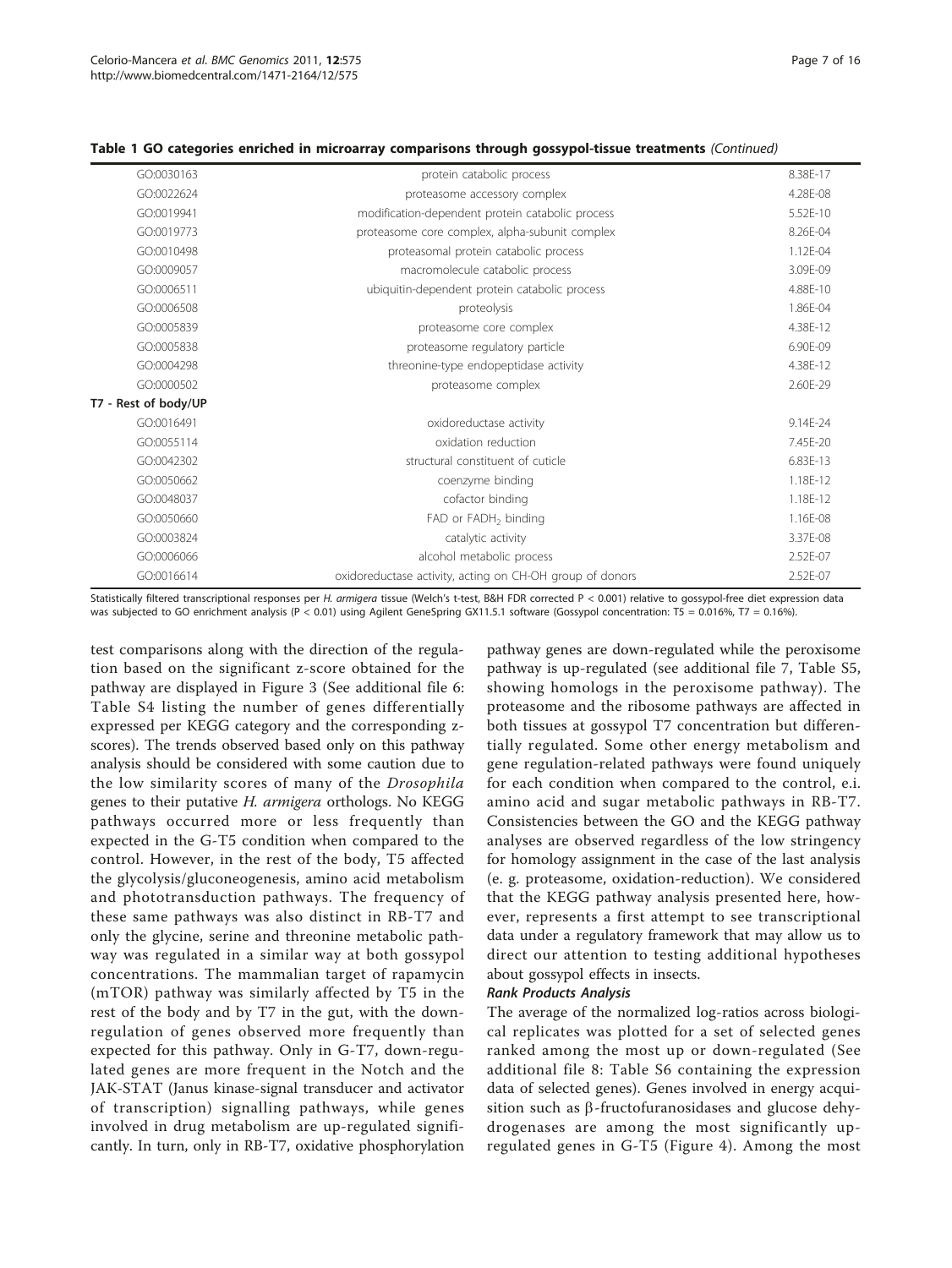<span id="page-7-0"></span>

up-regulated genes are also sugar-degrading enzymes in the RB (i.e.  $\alpha$ -glucosidases). Contrary to their up-regulation in T5,  $\alpha$ -glucosidase genes are among the most significantly down-regulated in both tissue types at T7 along with other glycoside hydrolases in the RB at this same gossypol dose. However,  $\beta$ -fructofuranosidase is

up-regulated in the RB-T7 experimental condition and homologs of phenoloxidase inhibitor and oxidase peroxidase genes are differentially regulated in both tissues at this same concentration. P450 s are ranked among the most up and down-regulated genes in both tissues for each gossypol concentration (Figure [5](#page-10-0)). At T5 in the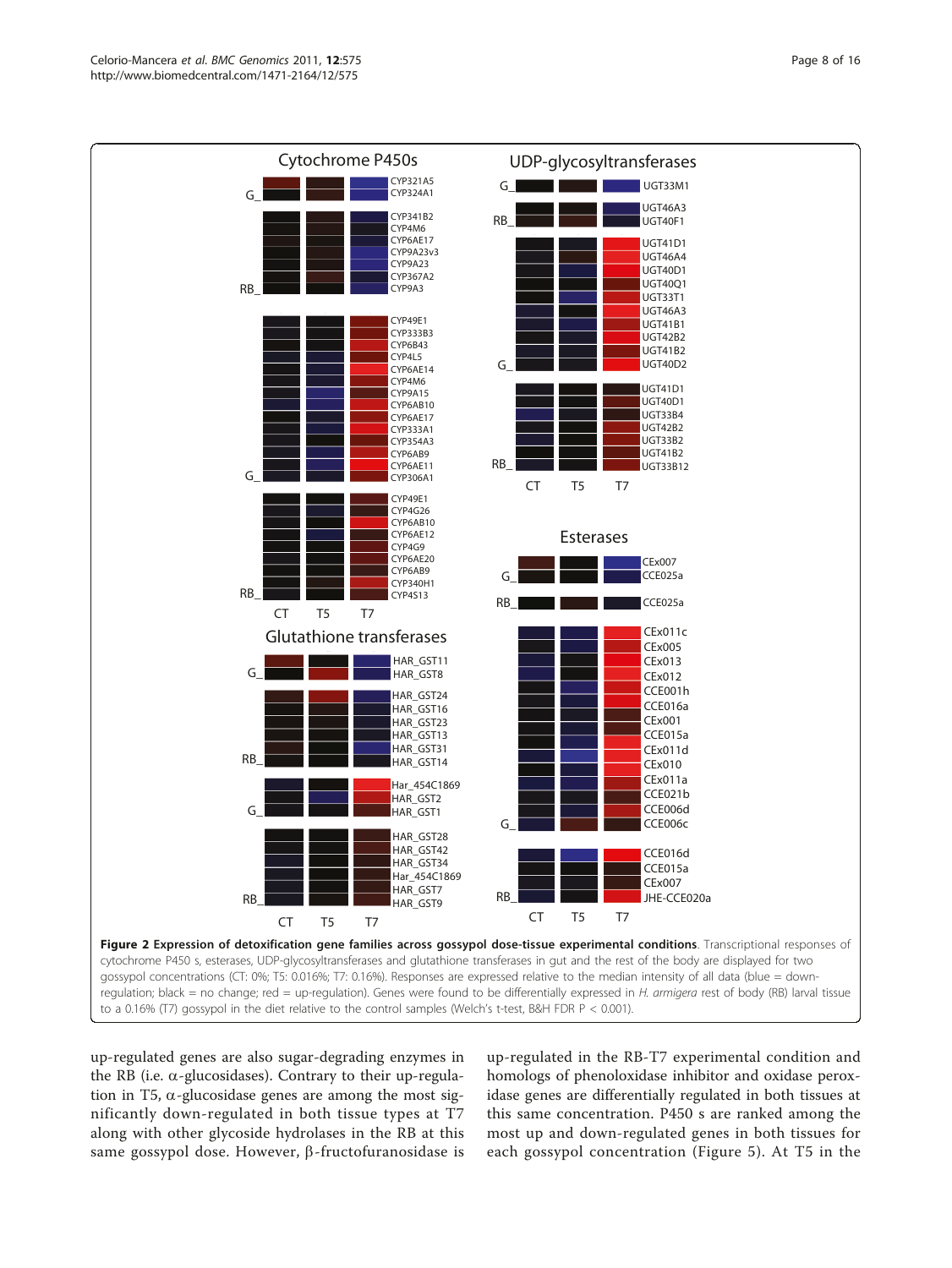<span id="page-8-0"></span>

gut, a slight up-regulation of glutathione transferase GST24 is observed, while zinc-iron transporters are ranked among the most up-regulated genes in the G-T7 condition. (See additional files [9, 10, 11](#page-13-0), [12](#page-13-0), [13, 14, 15](#page-13-0), [16](#page-13-0) for complete lists of microarray probes ranked for up and down-regulation across experimental conditions.)

## Quantitative real-time PCR

Additionally, we inspected the gene expression of CYP6E14 and CYP6AE11 (with 91% nucleotide identity to CYP6E14) across all gossypol concentrations by qRT-PCR (See additional file [17](#page-13-0) Figure S3) CYP6AE14 and CYP6AE11 are highly up-regulated at the highest gossypol concentration. CYP6AE11 expression declines slightly over 0.004 to 0.016% gossypol concentrations compared to the control 0%, and then increases at the highest concentration, roughly mirroring the hormetic growth response.

## **Discussion**

## Effect of gossypol on larval growth

The biphasic response to gossypol concentration is similar to observations for another heliothine species, Heliothis virescens [[13\]](#page-14-0) where the highest larval weight was obtained when the insects were exposed to a 0.0125% gossypol-containing diet. Before our study, the effect of gossypol doses lower than 0.0125% on larval development had not been examined. The maximum stimulatory concentrations of gossypol on weight gain in heliothine larvae may lie between 0.008% and 0.04%. Data in Figure [1](#page-4-0) are also consistent with the results of Stipanovic et al. [[25\]](#page-14-0) where the developmental effect of 0.16% gossypol and higher towards Helicoverpa zea larvae resulted in a significant extension of the time to reach pupation and decrease of pupal weight regardless of gossypol enantiomer or racemate used in the diet. The results herein indicate that the inhibitory effects of gossypol on H. armigera can be observed even if the insect is exposed later in its development, since we did not rear the insects on the gossypol-containing diet from the neonate stage as done by other researchers [[13,25,32](#page-14-0)]. In addition, a hormetic effect on larval weight gain can also be observed on newly molted fifth instar larvae even after three days of exposure to gossypol, although in this regard we have no data on the relative effect of the racemic mixture versus the separate enantiomers. Thus hormesis seems to be a general feature of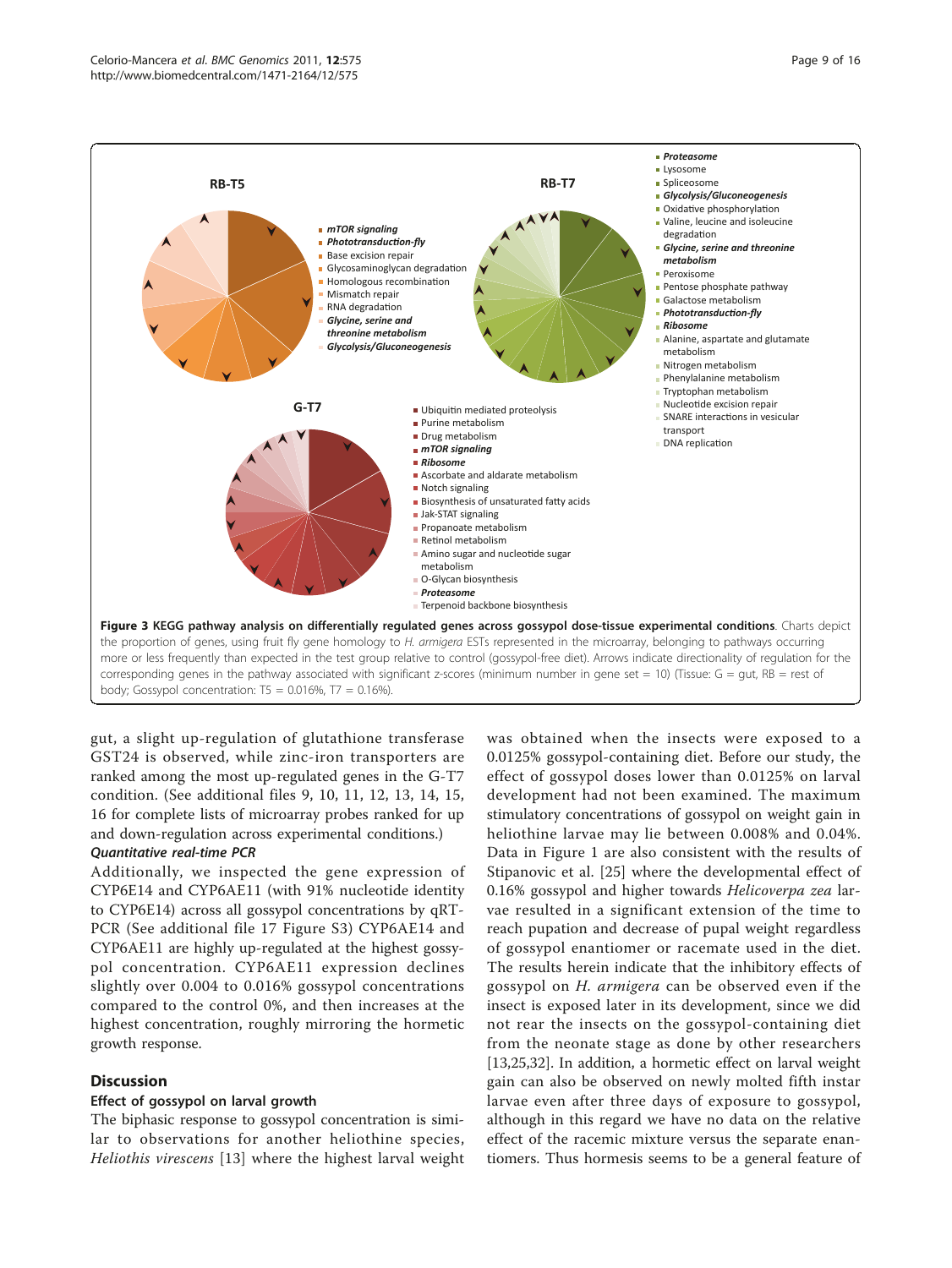<span id="page-9-0"></span>

the response of generalist heliothines to gossypol. The many host-plant specialists within this insect group, which do not normally encounter gossypol in their diet, have not been tested for hormetic effects.

## Coping with gossypol

It has been suggested that bacterial infection stimulates epithelial renewal via reactive oxygen species (ROS) production [[33](#page-14-0)]. A similar stimulatory response may be triggered by low gossypol concentrations in the CBW gut, since a consequence of gossypol toxicity may involve the generation of superoxide free radicals damaging the epithelium [[5](#page-14-0)]. However, if present, such a proliferative response does not seem to be mediated by significant transcriptional changes in the midgut at the low gossypol concentration.

Gossypol, as a lipophilic compound, interacts with cellular membranes and forms bonds with the amine groups of proteins via Schiff's base formation; cross-linking of membrane proteins has been suggested to block cell-to-cell communication [[34](#page-14-0)]. Previously, it has been proposed that adaptive changes in lipid content can occur upon gossypol

exposure [\[34,35\]](#page-14-0). We speculate that this effect on genes involved in cell adhesion may represent a response to the cytotoxicity of gossypol at this concentration. A down-regulation of cell adhesion genes has also recently been observed as a consequence of gossypol exposure in mammalian cells [[36](#page-14-0)]. A 12-cadherin domain protein is expressed in the midgut of lepidopteran larvae where it is a binding target for Cry1A toxins from Bacillus thuringiensis (Bt) [\[37](#page-14-0)]. It has recently been shown that the same cadherin is also expressed in the larval testis of the cotton specialist pink bollworm (Pectinophora gossypiella) suggesting a role in sperm production [[38\]](#page-14-0). Mutations in this protein responsible for Bt toxin resistance reduce fertility somewhat and in turn Bt-resistant pink bollworm is more susceptible to gossypol [\[39](#page-14-0)]. We observed down-regulation of the homologous 12-domain cadherin protein, not in the midgut where it abundantly expressed but in the rest of the body which includes the testis. In vertebrates, some cadherins are known to interact with compounds leading to signal transduction events such as the carcinoembryonic antigen-related cell adhesion molecules (CEACAMs); however insect homologs of the latter are unknown.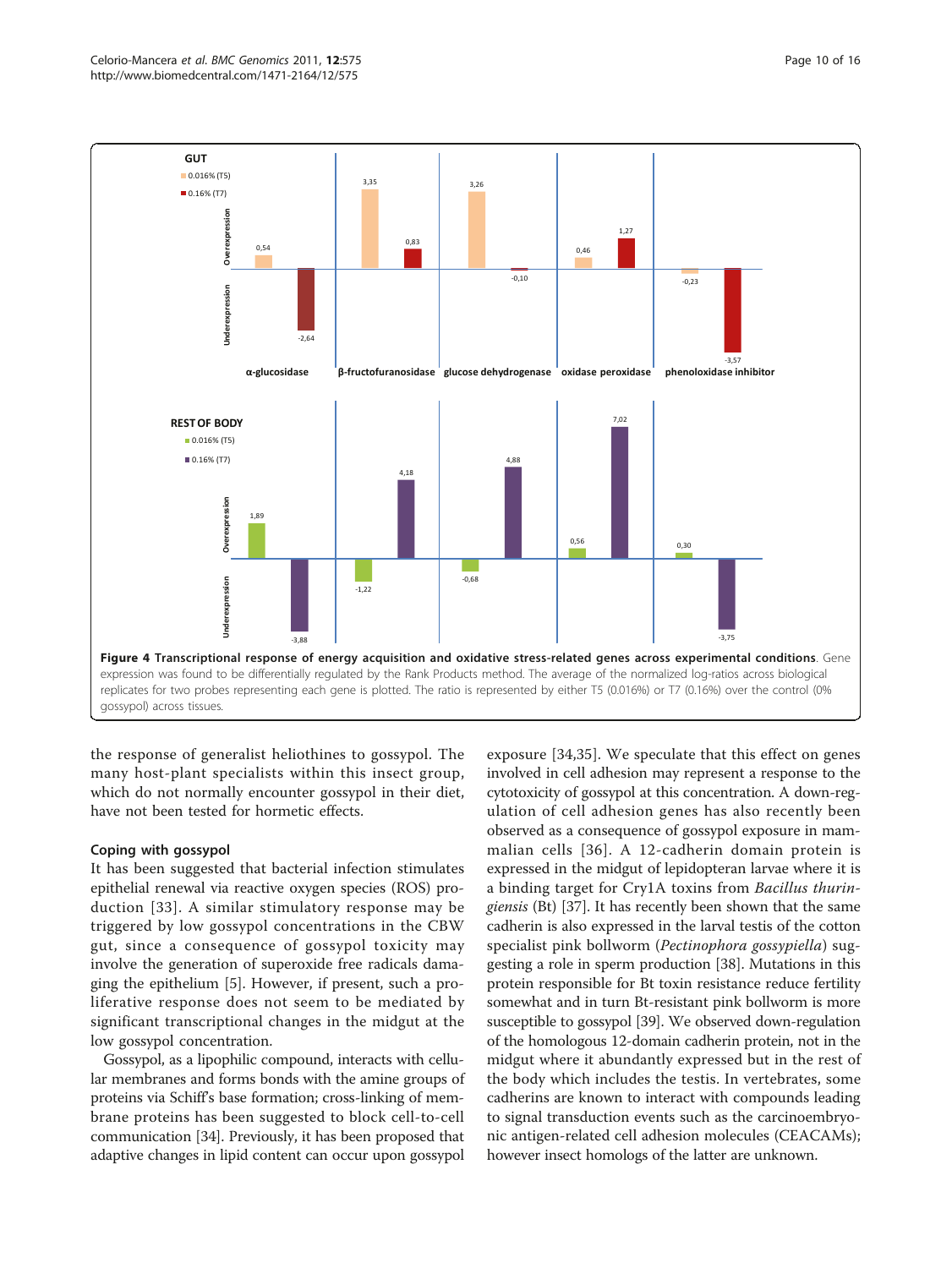<span id="page-10-0"></span>

The mode of action of gossypol has been studied mostly in relation to its toxic or therapeutic effects on mammalian cells. These studies show that certain low doses of gossypol can have antitumor, antiviral and antiparasitic activities mostly due to the fact that gossypol inhibits key proteins belonging to different classes of enzymes such as oxidoreductases, hydrolases and transferases [\[5\]](#page-14-0). Gossypol is not considered a bactericidal compound [[40\]](#page-14-0). Therefore, we do not consider that the hormetic effect observed at T5 is a consequence of gossypol acting as a toxin to bacteria possibly present in the artificial diet.

A stimulatory effect on energy metabolism due to gossypol has been observed in cultured mouse cells. Relatively low doses of gossypol were added to the cell medium along with glucose resulting in an increase of lactate production. Additionally, the inhibition of oxygen consumption produced by 5 mM glucose was reversed when gossypol was added to the medium [\[41\]](#page-14-0). The phenomenon was explained by the ability of gossypol to uncouple oxidative phosphorylation, leading to a

decrease of mitochondrial production of adenosine triphosphate (ATP). Thus, glycolysis and the production of lactate through the Embden-Meyerhof pathway were stimulated as an attempt to maintain the required ATP levels in the cell. The authors concluded that the response towards gossypol may depend on the cell's glycolytic and mitochondrial oxidative phosphorylation capacity and on its ability to maintain acid-base homeostasis [[41](#page-14-0)]. A differential susceptibility and hormetic effect in oxygen production has also been observed between somatic and germ rat cells exposed to different concentrations of gossypol [[42\]](#page-14-0). Therefore, it is possible that the gut epithelium can be maintained at low gossypol doses and even stimulated by the uncoupling of mitochondria. This may explain the fact that we do not see the biological process of glycolysis enriched by differentially regulated genes since the response to gossypol may depend on subtle adjustments in metabolism which take place as acclimatization at the protein level. However, glycolysis-related genes were affected in the RB at both gossypol concentrations examined.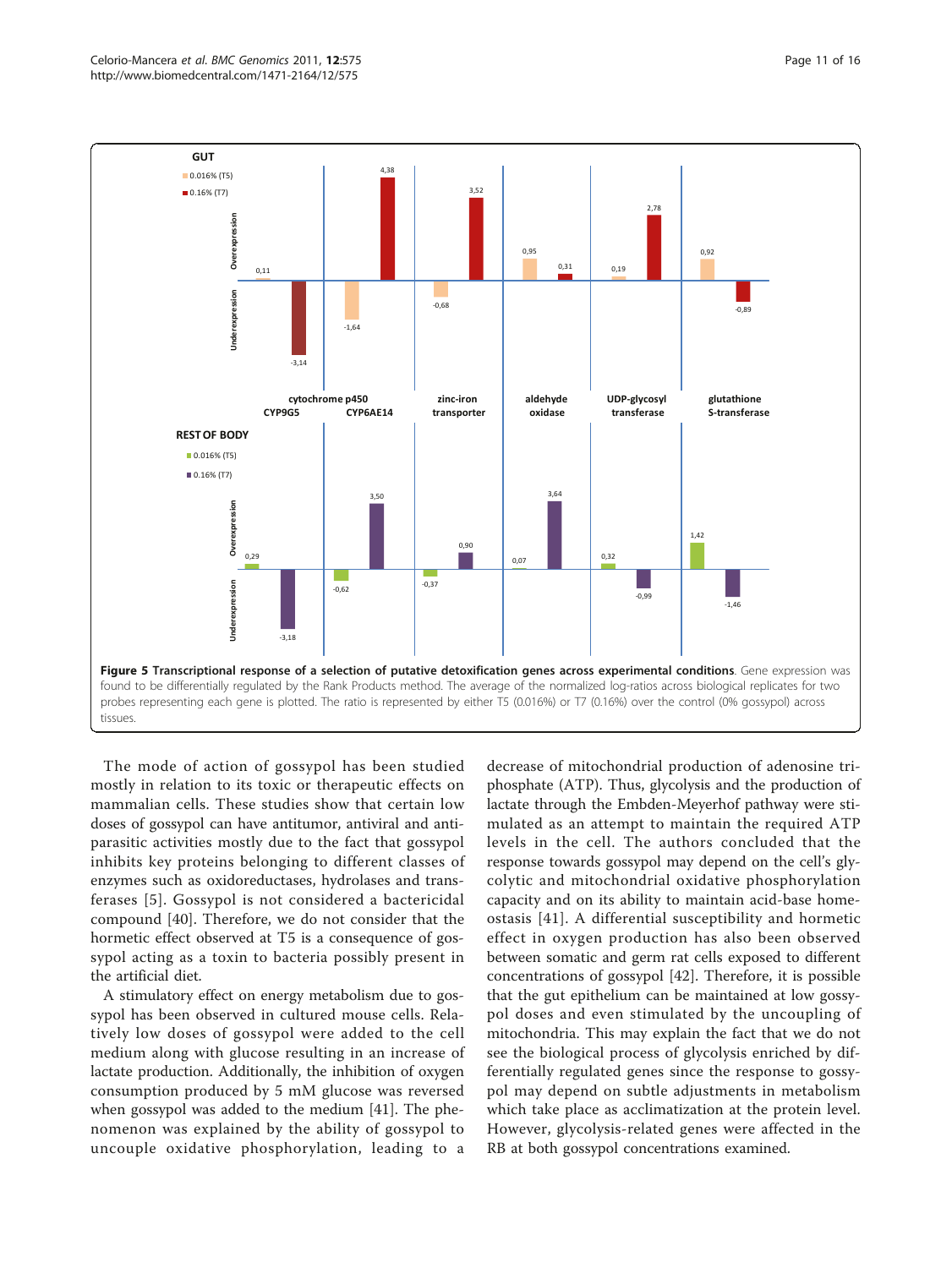It has previously been described that  $\beta$ -fructofuranosidases of *Bombyx mori* are resistant to inhibition by mulberry sugar mimic alkaloids which inhibit  $\alpha$ glucosidases, and therefore represent an adaptation to the mulberry host in this specialist moth [[43\]](#page-14-0). If  $\alpha$ -glucosidases are also inhibited by gossypol, the up-regulation of  $\beta$ -fructofuranosidase genes by the high dose of gossypol in H. armigera might be explained by a similar compensatory mechanism. Interestingly, we found that in H. armigera, the regulation of at least one  $\beta$ -fructofuranosidase gene (GH32FruA-1), in response to gossypol, is tissue and dose dependent. The same seems to be true for glucose dehydrogenase genes, which are upregulated at gossypol T7 only in the RB.

Cross-linking amino acids and proteins, phenolic compounds cause oxidative damage to the midgut cells of insects [[44](#page-14-0)]. Thus, the up-regulation of peroxisomerelated genes may be part of an antioxidant response to the ROS generated by gossypol activity at such high concentration. Consistently, phenoloxidase inhibitor and oxidase peroxidase genes are respectively down-and upregulated in both tissues, indicating that homeostasis has been compromised possibly due to major tissue wounding caused by oxidative stress.

The proteasome apparatus, composed of a proteolytic core and two regulatory particles, degrades a variety of cellular proteins involved in many essential functions, such as signal transduction pathways, stress signaling, inflammatory responses, and apoptosis. If increased proteolysis of cellular targets inactivated by binding to gossypol were required, we would expect an up-regulation of this system. The fact that the proteasome is instead down-regulated by gossypol suggests that the response of CBW to this compound may be similar to the response by an annelid towards fluoranthene, a polycyclic aromatic hydrocarbon, known to disrupt biological membranes due to its lipophilicity [[45\]](#page-15-0), characteristics shared with the gossypol molecule. This down-regulation of the ubiquitin-26S proteasome pathway is interpreted as a mechanism to reduce the proteolytic turnover of the aryl hydrocarbon receptor (Ahr) which is considered a mediator in the expression of genes involved in detoxification. In mammals, Ahr regulates cellular responses to certain polycyclic aromatic hydrocarbon toxins similar to fluoranthene and gossypol [\[45](#page-15-0)]. Several pathways also mediating gene expression (i.e. mTOR, JAK-STAT, phototransduction and Notch) were affected, representing potential signaling pathways involved in the response towards gossypol which deserve further attention.

## Gossypol detoxification

Since gossypol is a defensive chemical encountered in some but not all of the hostplants of this generalist herbivore, some transcriptional responses are expected to be directed towards its detoxification, and these can be compared with previous metabolic studies. The metabolic fate of gossypol in Heliothis virescens larvae has been examined by means of  $^{14}$ C-labelling the compound and adding it to an artificial diet. 25% was found to be metabolized by conjugation with six sugar molecules per mole of gossypol and excreted in the frass, whereas glutathione conjugates were not detected [[46\]](#page-15-0). This is consistent with the up-regulation of 10 UDPglycosyltransferases but only one glutathione transferase in the midgut. If endogenous  $\alpha$ -glucosidases were capable of hydrolyzing these glucose conjugates, their down-regulation would be favored in favor of up-regulation of  $\beta$ -fructofuranosidases which can still digest carbohydrates. About 33% of the labelled gossypol was found in the larval tissues, mostly in the fat body and the rest of the compound excreted as free gossypol or bound to components of the frass. About 10% of labelled gossypol was recovered as carbon dioxide but the mechanism has not been elucidated in this species. A similar study done with rats revealed that decarbonylation of gossypol is an important detoxification pathway; labeled  ${}^{14}CO_2$  appeared in expired air 1 hour after feeding of  $^{14}$ C-gossypol [[47](#page-15-0)]. However, in swine decarbonylation may not be the main detoxification pathway since the main products found were glucuronides, sulphates and unconjugated metabolites [\[48\]](#page-15-0). These contrasts between species made the authors consider whether the degree of decarbonylation of gossypol indicates the susceptibility towards the allelochemical (i.e. rats, more tolerant to this phenolic compound, retain less of it in their tissues and detoxify it mostly by decarbonylation) [\[48](#page-15-0)].

A zinc-iron transporter was upregulated in the gut at T7 (Figure [5](#page-10-0)), which is consistent with gossypol acting as a sink for iron in the midgut lumen. Ferric ions have been shown to precipitate gossypol, while ferrous ions produce a soluble chelate which is precipitated by calcium [[3\]](#page-14-0). There is evidence that at least some of the gossypol decarbonylation observed in the rat digestive tract occurs by an auto-oxidation process catalyzed by ferrous ions through a free-radical chain mechanism similar to that proposed for benzaldehyde decarbonylation [\[47](#page-15-0)].

The oxidoreductase molecular function in the G and RB is one of the most significantly enriched at T7 and within this category P450 enzymes are prominent. In order to metabolize gossypol to gossic acid several oxidation steps are required [\[48](#page-15-0)], for which the P450 s are candidates. Consistent with previous results by others [[21\]](#page-14-0), CYP6AE14 is up-regulated in the G and the RB at T7. However, CYP6AE14 is slightly down-regulated at T5 in both tissues. Moreover, 13 additional P450 s are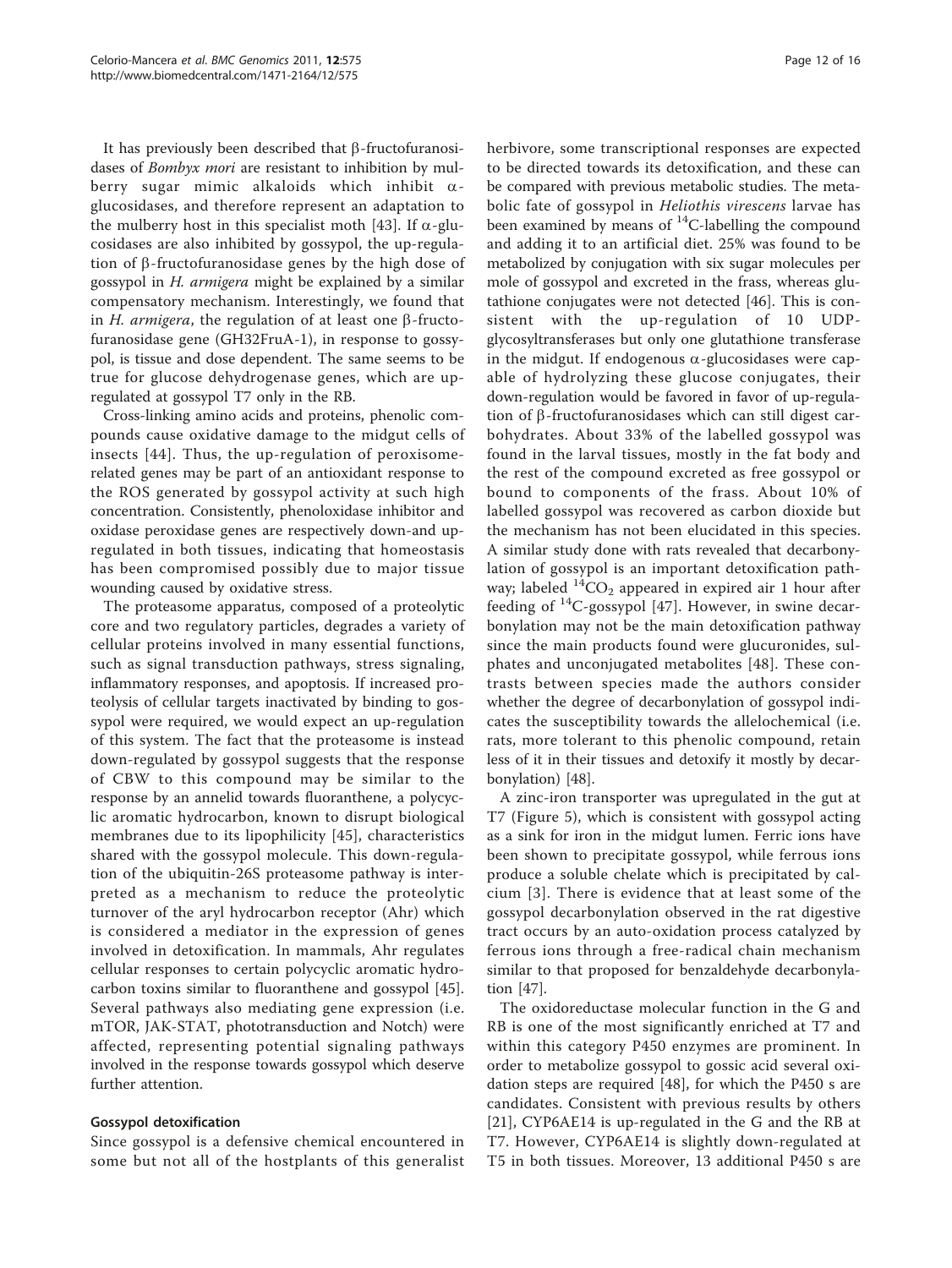upregulated and two downregulated in the gut at the highest gossypol concentration. When CYP6AE14 was silenced in H. armigera by feeding dsRNA or transgenic cotton transformed with a construct expressing dsRNA, larval growth was greatly reduced in the presence of gossypol [\[21](#page-14-0),[22](#page-14-0)], however there are no heterologous expression studies providing information about CYP6AE14 substrate specificity and its direct role in gossypol metabolism. Racemic gossypol promotes the formation of superoxide free-radicals when incubated with rat liver microsomes [[49](#page-15-0)]. There is evidence indicating that the damage caused by these superoxide free radicals is due to the interaction of gossypol with the iron of the P450 enzyme [[5\]](#page-14-0). It might be worth testing whether CYP6AE14 is more susceptible to this effect which may provide an alternative explanation for its upregulation.

The strong upregulation of several carboxylesterases in the midgut poses somewhat of an enigma, since neither gossypol nor any of its known metabolites are suitable substrates for esterases. In some cases, overexpression of esterases confers resistance to organophosphorus insecticides, due to sequestration rather than metabolism (reviewed in [[50\]](#page-15-0)). If some of these esterases similarly trap gossypol, keeping it from more sensitive cellular targets, this could be an effective but expensive mechanism of tolerance. Alternatively, gossypol may interact with a regulatory molecule such as Ahr which controls a suite of different detoxicative genes, only some of which are directly involved in the detoxification of a given xenobiotic.

## Conclusion

## Responses to low concentrations

Low concentrations of gossypol could stimulate larval growth by increasing food consumption rate, increasing food conversion efficiency, or reducing the metabolic cost of other physiological activities. Cotton specialists that can efficiently deal with gossypol could be selected to use it as a feeding stimulus, as glucosinolates are by crucifer specialists such as Plutella xylostella [[51\]](#page-15-0). If these responses were caused solely by gossypol's interacting with proteins present in the cell without causing any changes in gene expression, they would go undetected by our approach. Moreover, such responses are unlikely to have been shaped by natural selection on the herbivore specifically to benefit from low concentrations of gossypol; because such low concentrations are rarely encountered in nature.

In evaluating whether transcriptional responses can shed any light on the mechanism of hormesis of gossypol, it is worth remembering that this compound is made by the cotton plant and stored in special glands primarily to deter herbivory, and that H. armigera frequently uses cotton as a host but also consumes many other plants that do not make gossypol. The first plant consumed by a larva is dictated by its mother's oviposition choice, and there is usually limited scope for larval movement to another plant after that. We would therefore expect that natural selection would favor inducible, adaptive responses by the insect to gossypol when it is first consumed, and that many of these responses would be harmful, or at least not beneficial, in the absence of gossypol; otherwise they would be constitutively expressed. This history of coevolutionary interaction is an important difference to most studies of gossypol's effects on mammalian systems; or indeed most studies exhibiting a hormetic effect of any kind, which usually deal with pollutants or drugs that do not have an evolutionary history with the target system.

Beneficial effects of a toxin at low doses are usually attributed to completely different mechanisms than those by which the toxin exerts its ill effects at high doses. These beneficial effects are either completely unpredictable, or fall into a general pattern of activating stress-response mechanisms that are generally beneficial to the organism. However, if they were always beneficial, and incurred no additional costs, natural selection would favor their constitutive expression. Therefore one of the paradoxes of hormesis that is often overlooked is why the organism should require slight stresses to increase its fitness. Rather than having a general explanation, whether or not hormesis is observed would seem to be highly system-dependent and the precise nature of such benefits unpredictable.

## The evolution of hormesis

The history of cotton-feeding insects' interaction with cotton, however, does potentially offer an evolutionary explanation for hormetic effects of a specific plant defensive compound on a generalist herbivore. We propose that different types of transcriptional responses to dietary gossypol should have different thresholds, which are shaped by natural selection. Detoxicative mechanisms that are specific to gossypol are likely to be ernegetically costly, and even cause cellular damage such as the generation of reactive oxygen species by unproductive P450 reactions. Additional stress-coping mechanisms that respond to damage directly caused by gossypol and by its detoxification are also expected to be costly. Since gossypol is either completely absent from the hostplant or present in high concentrations; such responses to high gossypol concentrations that are specific to that compound should be selected for. Conversely, highly sensitive induction of detoxicative responses at low gossypol concentrations would not be selected for, and in fact selected against if they trigger inappropriate and costly responses. However, mildly beneficial responses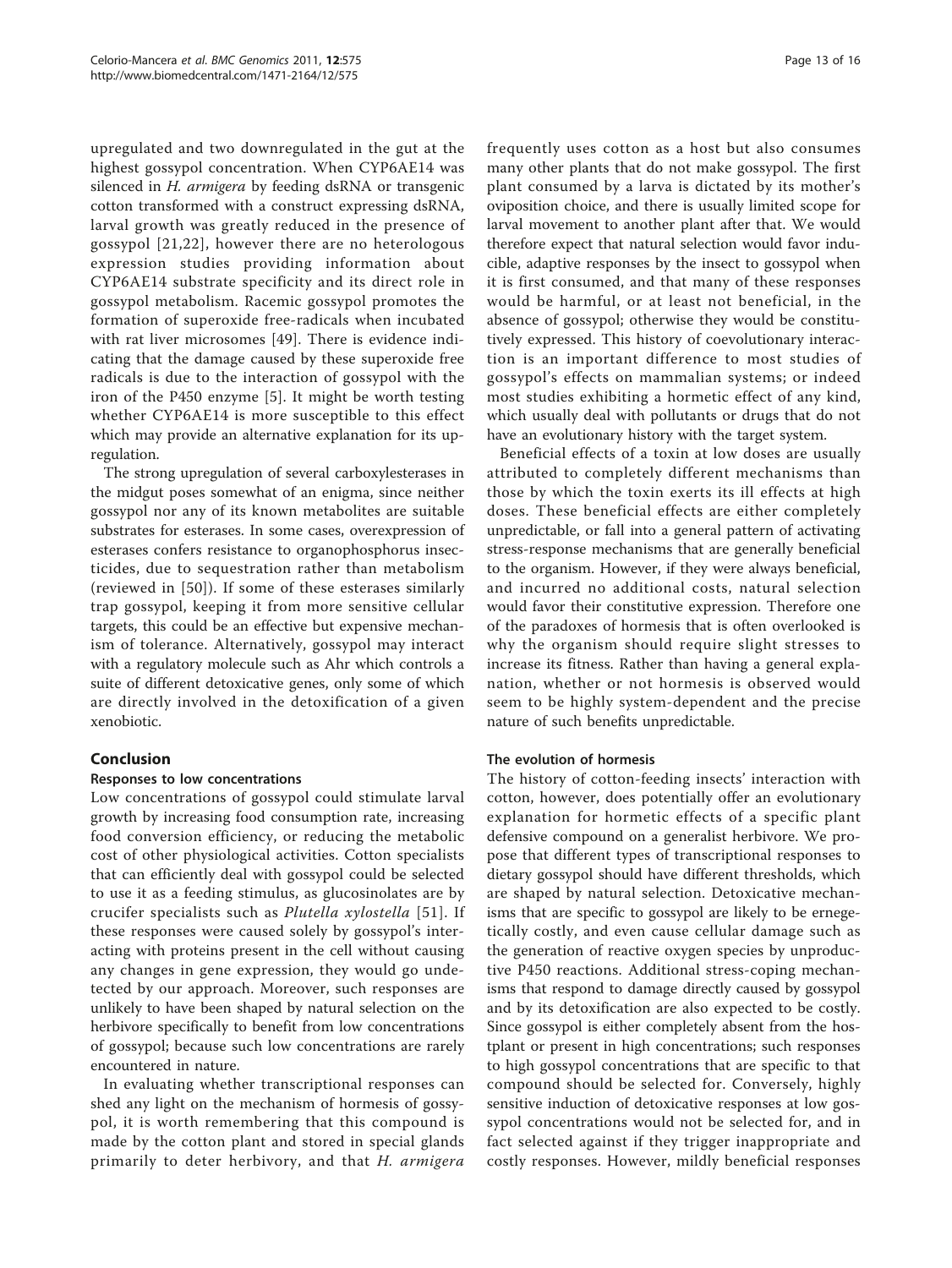<span id="page-13-0"></span>to gossypol that impose modest energetic costs would not be subject to similar selection for a higher threshold. They should even be selected to be induced at effectively low concentrations if initially high gossypol concentrations are reduced by metabolism.

The extremely wide diversity of systems in which hormesis has been observed makes it unlikely that a single general hypothesis could satisfactorily account for them all. However, in H. armigera hormesis emerges as one of two types of specific transcriptional adaptations to gossypol, not merely as a general response to low levels of stress. Gossypol itself exerts no ill effects at unrealistically low concentrations which are still sufficient to induce low-cost growth-promoting adaptations to gossypol. Only at higher concentrations does the damage caused by gossypol and mechanisms that cope with it overcome these benefits. We would expect the same reasoning to apply to any generalist herbivore that has developed adaptations to several different plant toxins, only one of which may be encountered in an individual's lifetime. Hormesis in such systems can thus be seen as one end of a spectrum of plant-insect coevolutionary interactions.

## Additional material

[Additional file 1: T](http://www.biomedcentral.com/content/supplementary/1471-2164-12-575-S1.ZIP)able S1. Best RefSeq homolog hits from Drosphila melanogaster, Tribolium castaneum and Bombyx mori to H. armigera sequences.

[Additional file 2: F](http://www.biomedcentral.com/content/supplementary/1471-2164-12-575-S2.PDF)igure S1. Effect of gossypol on larval developmental time to pupation. The Log (mg/L) gossypol was plotted against larval developmental time to pupation (days). Means that are not connected by the same letter are significantly different from each other as determined by post-hoc Duncan test ( $P < 0.05$ ) (feeding treatments T5 = 0.016% and  $T7 = 0.16%$  gossypol in insect diet).

[Additional file 3: F](http://www.biomedcentral.com/content/supplementary/1471-2164-12-575-S3.PDF)igure S2. Microarray design and hierarchical clustering of experimental conditions. A: Two-color double reference design followed for microarray hybridizations for each tissue. B: Hierarchical clustering determining the relationship between the samples belonging to the gossypol concentration experimental conditions per each tissue. Gut = G; rest of body =  $RB$ .

[Additional file 4: T](http://www.biomedcentral.com/content/supplementary/1471-2164-12-575-S4.XLS)able S2. Cell-adhesion gene probes down-regulated upon 0.016% gossypol in the H. armigera rest of larval body. The Genbank accession number corresponds to the best Blast2go hit by the corresponding H. armigera EST represented by the probe in the microarray.

[Additional file 5: T](http://www.biomedcentral.com/content/supplementary/1471-2164-12-575-S5.XLS)able S3. Genes differentially expressed across experimental conditions without Gene Ontology enrichment. List of genes found to be differentially expressed in H. armigera gut (G) and rest of body (RB) larval tissue to different gossypol concentrations in diet (T5  $= 0.016\%$ ; T7 = 0.16%) relative to the control (CT = 0%) but with no Gene Ontology enrichment. Differential expression in response to gossypol identified using a Welch's t-test, B&H FDR P < 0.001.

[Additional file 6: T](http://www.biomedcentral.com/content/supplementary/1471-2164-12-575-S6.XLS)able S4. KEGG pathway analysis on differentially regulated genes across gossypol dose-tissue experimental conditions. Based on homology, we inspected Drosophila melanogaster KEGG pathway enrichment in the H. armigera transcriptional data for each ttest comparison of gossypol dose (T5 or T7) relative to control (CT) per tissue. z-score statistics were applied in GeneSifter®® to determine whether a pathway occurs more or less frequently than expected.

[Additional file 7: T](http://www.biomedcentral.com/content/supplementary/1471-2164-12-575-S7.XLS)able S5. Peroxisome KEGG pathway gene probes upregulated by 0.16% gossypol in the H. armigera larval body. KEGG pathway analysis was based on gene homology established by obtaining best BLAST hits for H. armigera ESTs to D. melanogaster genes. Differential expression is relative to control (gossypol-free diet).

[Additional file 8: T](http://www.biomedcentral.com/content/supplementary/1471-2164-12-575-S8.XLS)able S6. Transcriptional responses of selected genes across experimental conditions. Normalized log-ratios across biological replicates for each treatment are compared to the control for a selection of genes found to be differentially expressed by the Rank Products method. Accession number, gene description and best hit homolog to D. melanogaster Refseq nucleotide and protein is included. The average of two probes per gene was used for its graphical display in Figures [4](#page-9-0) and [5](#page-10-0).

[Additional file 9: T](http://www.biomedcentral.com/content/supplementary/1471-2164-12-575-S9.XLS)able S7\_T5\_G\_RPlist\_up. Rank Products list detecting differentially up-regulated genes in the G-T5 treatment. The most significantly up-regulated genes are at the top of the list.

[Additional file 10: T](http://www.biomedcentral.com/content/supplementary/1471-2164-12-575-S10.XLS)able S8\_T5\_G\_RPlist\_down. Rank Products list detecting differentially down-regulated genes in the G-T5 treatment. The most significantly down-regulated genes are at the top of the list.

[Additional file 11: T](http://www.biomedcentral.com/content/supplementary/1471-2164-12-575-S11.XLS)able S9\_T5\_RB\_RPlist\_up. Rank Products list detecting differentially up-regulated genes in the RB-T5 treatment. The most significantly up-regulated genes are at the top of the list.

[Additional file 12: T](http://www.biomedcentral.com/content/supplementary/1471-2164-12-575-S12.XLS)able S10 T5 RB\_RPlist\_down. Rank Products list detecting differentially down-regulated genes in the RB-T5 treatment. The most significantly down-regulated genes are at the top of the list.

[Additional file 13: T](http://www.biomedcentral.com/content/supplementary/1471-2164-12-575-S13.XLS)able S11\_T7\_G\_RPlist\_up. Rank Products list detecting differentially up-regulated genes in the G-T7 treatment. The most significantly up-regulated genes are at the top of the list.

[Additional file 14: T](http://www.biomedcentral.com/content/supplementary/1471-2164-12-575-S14.XLS)able S12\_T7\_G\_RPlist\_down. Rank Products list detecting differentially down-regulated genes in the G-T7 treatment. The most significantly down-regulated genes are at the top of the list.

[Additional file 15: T](http://www.biomedcentral.com/content/supplementary/1471-2164-12-575-S15.XLS)able S13\_T7\_RB\_RPlist\_up. Rank Products list detecting differentially up-regulated genes in the RB-T7 treatment. The most significantly up-regulated genes are at the top of the list.

[Additional file 16: T](http://www.biomedcentral.com/content/supplementary/1471-2164-12-575-S16.XLS)able S14\_T7\_RB\_RPlist\_down. Rank Products list detecting differentially down-regulated genes in the RB-T7 treatment. The most significantly down-regulated genes are at the top of the list.

[Additional file 17: F](http://www.biomedcentral.com/content/supplementary/1471-2164-12-575-S17.PDF)igure S3. CYP46AE14 and CYP46AE11 expression levels across gossypol treatments as measured by qRT-PCR.

### Acknowledgements

We thank Dr. David Nelson (University of Tennessee) for help with P450 nomenclature, Dr. Peter Mackenzie (Flinders University) for advice on UGT nomenclature, Steffi Gebauer-Jung for providing her excellent skills in Bioinformatics and Regina Seibt for the maintenance of the H. armigera Toowoomba colony in the laboratory. This work was supported by the Max-Planck-Gesellschaft.

### Author details

<sup>1</sup>Max Planck Institute for Chemical Ecology, Department of Entomology, Beutenberg Campus, Hans-Knöll-Straße 8, 07745, Jena, Germany. Department of Zoology Ecology, Stockholm University, Svante Arrheniusväg 18 B, 106 91, Stockholm, Sweden. <sup>3</sup>Horticultural and Herbal Crop Environment Division, National Institute of Horticultural and Herbal Science, Rural Development Administration, Suwon, 441-440, Korea.

## Authors' contributions

HV constructed H. armigera cDNA libraries, sequenced ESTs and performed the EST sequence analysis. MPCM and SJA participated in the conception and design of the study. MPCM recorded most of the developmental data and processed the H. armigera tissue samples for RNA isolation, labeling and hybridization onto microarrays and was responsible for analysis of microarray data. SJA was responsible for the statistical analysis of the developmental data. DGH reviewed the microarray analysis, generated and curated contig assemblies. MPCM drafted the manuscript and together with SJA, HV and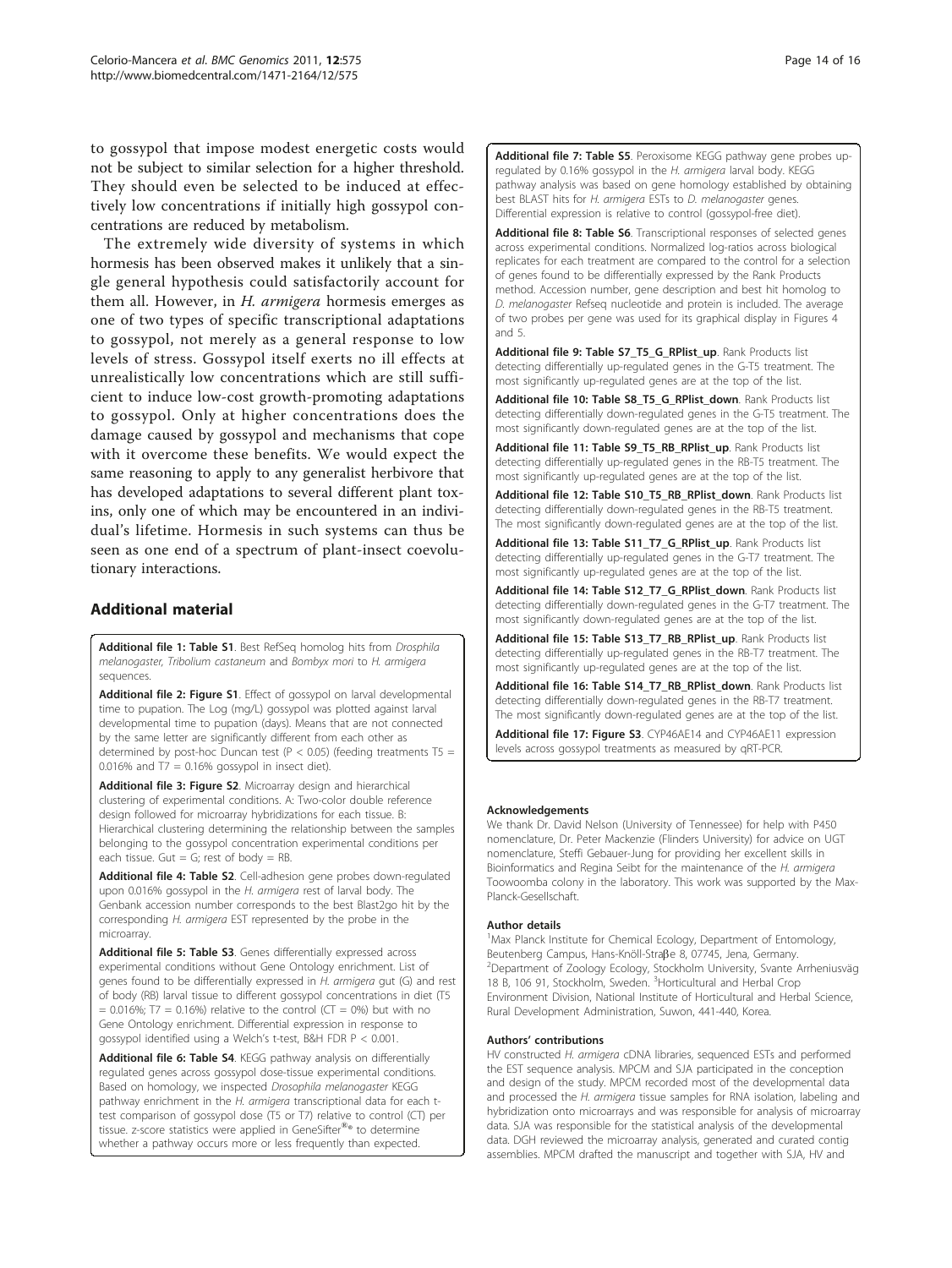<span id="page-14-0"></span>DGH contributed to the interpretation and the iterative refinement of the article. All authors have read and approved the submitted version.

#### Received: 22 July 2011 Accepted: 23 November 2011 Published: 23 November 2011

#### References

- Lukefahr MJ, Fryxell PA: Content of gossypol in plants belonging to Genera related to cotton. Econ Bot 1967, 21(2):128-131.
- 2. Depeyster A, Wang YY: [Genetic toxicity studies of gossypol.](http://www.ncbi.nlm.nih.gov/pubmed/7692275?dopt=Abstract) Mutation Res 1993, 297(3):293-312.
- 3. Abou-Donia MB: Physiological effects and metabolism of gossypol. Residue Reviews 1976, 61:124-161.
- 4. Laughton MJ, Halliwell B, Evans PJ, Hoult JRS: [Antioxidant and pro-oxidant](http://www.ncbi.nlm.nih.gov/pubmed/2476132?dopt=Abstract) [actions of the plant phenolics quercetin, gossypol and myricetin -](http://www.ncbi.nlm.nih.gov/pubmed/2476132?dopt=Abstract) [Effects on lipid-peroxidation, hydroxyl radical generation and](http://www.ncbi.nlm.nih.gov/pubmed/2476132?dopt=Abstract) [bleomycin-dependent damage to DNA.](http://www.ncbi.nlm.nih.gov/pubmed/2476132?dopt=Abstract) Biochem Pharmacol 1989, 38(17):2859-2865.
- Dodou K: Investigations on gossypol: past and present developments. Expert Opinion Investigational Drugs 2005, 14(11):1419-1434.
- 6. Oliver CL, Miranda MB, Shangary S, Land S, Wang SM, Johnson DE: (-)-Gossypol acts directly on the mitochondria to overcome Bcl-2 mediated and Bcl-X-L-mediated apoptosis resistance. Mol Cancer Therapeutics 2005, 4(1):23-31.
- 7. Gershenzon J, Dudareva N: The function of terpene natural products in the natural world. Nature Chem Biol 2007, 3(7):408-414.
- Cai YF, Zhang H, Zeng Y, Mo JC, Bao JK, Miao C, Bai J, Yan F, Chen F: [An](http://www.ncbi.nlm.nih.gov/pubmed/15286405?dopt=Abstract) [optimized gossypol high-performance liquid chromatography assay and](http://www.ncbi.nlm.nih.gov/pubmed/15286405?dopt=Abstract) [its application in evaluation of different gland genotypes of cotton.](http://www.ncbi.nlm.nih.gov/pubmed/15286405?dopt=Abstract) J Biosci 2004, 29(1):67-71.
- 9. Cass QB, Oliveira RV, De Pietro AC: [Determination of gossypol enantiomer](http://www.ncbi.nlm.nih.gov/pubmed/15366827?dopt=Abstract) [ratio in cotton plants by chiral higher-performance liquid](http://www.ncbi.nlm.nih.gov/pubmed/15366827?dopt=Abstract) [chromatography.](http://www.ncbi.nlm.nih.gov/pubmed/15366827?dopt=Abstract) J Agric Food Chem 2004, 52(19):5822-5827.
- 10. Yang HC, Davis DD: Variations in gossypol concentration of flower buds of cotton. Crop Science 1976, 16(4):485-488.
- 11. Cho S, Mitchell A, Mitter C, Regier J, Matthews M, Robertson R: Molecular phylogenetics of heliothine moths (Lepidoptera: Noctuidae: Heliothinae), with comments on the evolution of host range and pest status. Syst Entomol 2008, 33(4):581-594.
- 12. Lusas EW, Jividen GM: A review of the first 25 years of processing and utilization research. J Amer Oil Chemists' Soc 1987, 64(6):839-854.
- 13. Stipanovic RD, Williams HJ, Smith LA: Cotton terpenoid inhibition of Heliothis virescens development. Amer Chem Soc Symp Ser 1986, 79-94.
- 14. Kaiser J: [Hormesis Sipping from a poisoned chalice.](http://www.ncbi.nlm.nih.gov/pubmed/14563981?dopt=Abstract) Science 2003, 302(5644):376-379.
- 15. Douglas H: Science, hormesis and regulation. Human Exp Toxicol 2008, 27(8):603-607.
- 16. Le Bourg E: [Hormesis, aging and longevity.](http://www.ncbi.nlm.nih.gov/pubmed/19463497?dopt=Abstract) Biochim Biophys Acta 2009, 1790(10):1030-1039.
- 17. Steinberg CEW, Stürzenbaum SR, Menzel R: [Genes and environment](http://www.ncbi.nlm.nih.gov/pubmed/18817948?dopt=Abstract) -[Striking the fine balance between sophisticated biomonitoring and true](http://www.ncbi.nlm.nih.gov/pubmed/18817948?dopt=Abstract) [functional environmental genomics.](http://www.ncbi.nlm.nih.gov/pubmed/18817948?dopt=Abstract) Sci Total Environ 2008, 400(1-3):142-161.
- 18. Toyoshiba H, Sone H, Yamanaka T, Parham FM, Irwin RD, Boorman GA, Portier CJ: [Gene interaction network analysis suggests differences](http://www.ncbi.nlm.nih.gov/pubmed/16701773?dopt=Abstract) [between high and low doses of acetaminophen.](http://www.ncbi.nlm.nih.gov/pubmed/16701773?dopt=Abstract) Toxicol Appl Pharmacol 2006, 215(3):306-316.
- 19. Gong P, Guan X, Inouye LS, Pirooznia M, Indest KJ, Athow RS, Deng YP, Perkins EJ: Toxicogenomic analysis provides new insights into molecular mechanisms of the sublethal toxicity of 2,4,6-trinitrotoluene in Eisenia fetida. Environ Toxicol Chem 1995, 26:954-959.
- 20. Hutchinson RW, Ing NH, Burghardt RC: [Induction of c-fos, and cytochrome](http://www.ncbi.nlm.nih.gov/pubmed/9879931?dopt=Abstract) [c oxidase subunits I and II by gossypol acetic acid in rat liver cells.](http://www.ncbi.nlm.nih.gov/pubmed/9879931?dopt=Abstract) Cell Biol Toxicol 1998, 14(6):391-399.
- 21. Mao YB, Cai WJ, Wang JW, Hong GJ, Tao XY, Wang LJ, Huang YP, Chen XY: Silencing a cotton bollworm P450 monooxygenase gene by plantmediated RNAi impairs larval tolerance of gossypol. Nature Biotechnol 2007, 25(11):1307-1313.
- 22. Zhou XJ, Ma CX, Li M, Sheng CF, Liu HX, Qiu XH: [CYP9A12 and CYP9A17](http://www.ncbi.nlm.nih.gov/pubmed/19728321?dopt=Abstract) [in the cotton bollworm,](http://www.ncbi.nlm.nih.gov/pubmed/19728321?dopt=Abstract) Helicoverpa armigera: sequence similarity, [expression profile and xenobiotic response.](http://www.ncbi.nlm.nih.gov/pubmed/19728321?dopt=Abstract) Pest Manag Sci 2010, 66(1):65-73.
- 23. Fitt GP: The ecology of Heliothis species in relation to agroecosystems. Ann Rev Entomol 1989, 34:17-52.
- 24. Liu ZD, Li DM, Gong PY, Wu KJ: Life table studies of the cotton bollworm, Helicoverpa armigera (Hubner) (Lepidoptera: Noctuidae), on different host plants. Environ Entomol 2004, 33(6):1570-1576.
- 25. Stipanovic RD, Lopez JD, Dowd MK, Puckhaber LS, Duke SE: [Effect of](http://www.ncbi.nlm.nih.gov/pubmed/16739016?dopt=Abstract) [racemic and \(+\)- and \(-\)-gossypol on the survival and development of](http://www.ncbi.nlm.nih.gov/pubmed/16739016?dopt=Abstract) [Helicoverpa zea](http://www.ncbi.nlm.nih.gov/pubmed/16739016?dopt=Abstract) larvae. J Chem Ecol 2006, 32(5):959-968.
- 26. Fischer HM, Wheat CW, Heckel DG, Vogel H: [Evolutionary origins of a](http://www.ncbi.nlm.nih.gov/pubmed/18296701?dopt=Abstract) [novel host plant detoxification gene in butterflies.](http://www.ncbi.nlm.nih.gov/pubmed/18296701?dopt=Abstract) Mol Biol Evol 2008, 25(5):809-820.
- 27. Ashburner M, Ball CA, Blake JA, Botstein D, Butler H, Cherry JM, Davis AP, Dolinski K, Dwight SS, Eppig JT, et al: [Gene Ontology: tool for the](http://www.ncbi.nlm.nih.gov/pubmed/10802651?dopt=Abstract) [unification of biology.](http://www.ncbi.nlm.nih.gov/pubmed/10802651?dopt=Abstract) Nature Genetics 2000, 25(1):25-29.
- 28. Gotz S, Garcia-Gomez JM, Terol J, Williams TD, Nagaraj SH, Nueda MJ, Robles M, Talon M, Dopazo J, Conesa A: [High-throughput functional](http://www.ncbi.nlm.nih.gov/pubmed/18445632?dopt=Abstract) [annotation and data mining with the Blast2GO suite.](http://www.ncbi.nlm.nih.gov/pubmed/18445632?dopt=Abstract) Nucleic Acids Res 2008, 36:3420-3435.
- 29. Doniger SW, Salomonis N, Dahlquist KD, Vranizan K, Lawlor SC, Conklin BR: [MAPPFinder: using Gene Ontology and GenMAPP to create a global](http://www.ncbi.nlm.nih.gov/pubmed/12540299?dopt=Abstract) [gene-expression profile from microarray data.](http://www.ncbi.nlm.nih.gov/pubmed/12540299?dopt=Abstract) Genome Biology 2003, 4(1): R7.
- 30. Altschul SF, Madden TL, Schaffer AA, Zhang JH, Zhang Z, Miller W, Lipman DJ: [Gapped BLAST and PSI-BLAST: a new generation of protein](http://www.ncbi.nlm.nih.gov/pubmed/9254694?dopt=Abstract) [database search programs.](http://www.ncbi.nlm.nih.gov/pubmed/9254694?dopt=Abstract) Nucleic Acids Research 1997, 25(17):3389-3402.
- 31. Breitling R, Armengaud P, Amtmann A, Herzyk P: [Rank products: a simple,](http://www.ncbi.nlm.nih.gov/pubmed/15327980?dopt=Abstract) [yet powerful, new method to detect differentially regulated genes in](http://www.ncbi.nlm.nih.gov/pubmed/15327980?dopt=Abstract) [replicated microarray experiments.](http://www.ncbi.nlm.nih.gov/pubmed/15327980?dopt=Abstract) Febs Letters 2004, 573(1-3):83-92.
- 32. Stipanovic RD, Lopez JD, Dowd MK, Puckhaber LS, Duke SE: [Effect of](http://www.ncbi.nlm.nih.gov/pubmed/19036185?dopt=Abstract) [Racemic, \(+\)- and \(-\)-Gossypol on Survival and Development of](http://www.ncbi.nlm.nih.gov/pubmed/19036185?dopt=Abstract) Heliothis [virescens](http://www.ncbi.nlm.nih.gov/pubmed/19036185?dopt=Abstract) Larvae. Environ Entomol 2008, 37(5):1081-1085.
- 33. Buchon N, Broderick NA, Poidevin M, Pradervand S, Lemaitre B: [Drosophila](http://www.ncbi.nlm.nih.gov/pubmed/19218090?dopt=Abstract) [Intestinal Response to Bacterial Infection: Activation of Host Defense](http://www.ncbi.nlm.nih.gov/pubmed/19218090?dopt=Abstract) [and Stem Cell Proliferation.](http://www.ncbi.nlm.nih.gov/pubmed/19218090?dopt=Abstract) Cell Host Microbe 2009, 5(2):200-211
- 34. Herve JC, Pluciennik F, Bastide B, Cronier L, Verrecchia F, Malassine A, Joffre M, Deleze J: [Contraceptive gossypol blocks cell-to-cell](http://www.ncbi.nlm.nih.gov/pubmed/8911921?dopt=Abstract) [communication in human and rat cells.](http://www.ncbi.nlm.nih.gov/pubmed/8911921?dopt=Abstract) Eur J Pharmacol 1996, 313(3):243-255.
- 35. Depeyster A, Hyslop PA, Kuhn CE, Sauerheber RD: [Membrane structural](http://www.ncbi.nlm.nih.gov/pubmed/3533079?dopt=Abstract) [functional perturbations induced by gossypol - effects on membrane](http://www.ncbi.nlm.nih.gov/pubmed/3533079?dopt=Abstract) [order, liposome permeability, and insulin-sensitive hexose-transport.](http://www.ncbi.nlm.nih.gov/pubmed/3533079?dopt=Abstract) Biochem Pharmacol 1986, 35(19):3293-3300.
- 36. Moon DO, Choi YH, Moon SK, Kim WJ, Kim GY: [Gossypol decreases tumor](http://www.ncbi.nlm.nih.gov/pubmed/21223991?dopt=Abstract) [necrosis factor-alpha-induced intercellular adhesion molecule-1](http://www.ncbi.nlm.nih.gov/pubmed/21223991?dopt=Abstract) [expression via suppression of NF-kappa B activity.](http://www.ncbi.nlm.nih.gov/pubmed/21223991?dopt=Abstract) Food Chem Toxicol 2011, 49(4):999-1005.
- 37. Gahan LJ, Gould F, Heckel DG: [Identification of a gene associated with Bt](http://www.ncbi.nlm.nih.gov/pubmed/11486086?dopt=Abstract) resistance in [Heliothis virescens](http://www.ncbi.nlm.nih.gov/pubmed/11486086?dopt=Abstract). Science 2001, 293(5531):857-860.
- 38. Carriere Y, Showalter AM, Fabrick JA, Sollome J, Ellers-Kirk C, Tabashnik BE: [Cadherin gene expression and effects of Bt resistance on sperm transfer](http://www.ncbi.nlm.nih.gov/pubmed/19666026?dopt=Abstract) [in pink bollworm.](http://www.ncbi.nlm.nih.gov/pubmed/19666026?dopt=Abstract) J Insect Physiol 2009, 55(11):1058-1064.
- 39. Carriere Y, Ellers-Kirk C, Biggs R, Higginson DM, Dennehy TJ, Tabashnik BE: [Effects of gossypol on fitness costs associated with resistance to Bt](http://www.ncbi.nlm.nih.gov/pubmed/15568363?dopt=Abstract) [cotton in pink bollworm.](http://www.ncbi.nlm.nih.gov/pubmed/15568363?dopt=Abstract) J Econ Entomol 2004, 97(5):1710-1718.
- 40. Przybylski P, Pyta K, Stefanska J, Ratajczak-Sitarz M, Katrusiak A, Huczynski A, Brzezinski B: [Synthesis, crystal structures and antibacterial activity studies](http://www.ncbi.nlm.nih.gov/pubmed/19577825?dopt=Abstract) [of aza-derivatives of phytoalexin from cotton plant - gossypol.](http://www.ncbi.nlm.nih.gov/pubmed/19577825?dopt=Abstract) Eur J Med Chem 2009, 44(11):4393-4403.
- 41. Reyes J, Borriero L, Tanphaichitr N, Bellve AR, Benos DJ: [Energy-metabolism](http://www.ncbi.nlm.nih.gov/pubmed/3730478?dopt=Abstract) of [cultured tm4 cells and the action of gossypol.](http://www.ncbi.nlm.nih.gov/pubmed/3730478?dopt=Abstract) Biol Reprod 1986, 34(5):809-819.
- 42. Tvermyr SM, Froysa A, Jutte N, Hansson V: Glucose-metabolism in rat germ-cells - mechanism of action of gossypol. Annals New York Acad Sci 1984, 438(DEC):543-545.
- 43. Daimon T, Taguchi T, Meng Y, Katsuma S, Mita K, Shimada T: [Beta](http://www.ncbi.nlm.nih.gov/pubmed/18397891?dopt=Abstract)[fructofuranosidase genes of the silkworm,](http://www.ncbi.nlm.nih.gov/pubmed/18397891?dopt=Abstract) Bombyx mori - Insights into enzymatic adaptation of *B. mori* [to toxic alkaloids in mulberry latex.](http://www.ncbi.nlm.nih.gov/pubmed/18397891?dopt=Abstract) J Biol Chem 2008, 283(22):15271-15279.
- 44. Krishnan N, Kodrik D, Turanli F, Sehnal F: [Stage-specific distribution of](http://www.ncbi.nlm.nih.gov/pubmed/17126855?dopt=Abstract) [oxidative radicals and antioxidant enzymes in the midgut of](http://www.ncbi.nlm.nih.gov/pubmed/17126855?dopt=Abstract) [Leptinotarsa decemlineata](http://www.ncbi.nlm.nih.gov/pubmed/17126855?dopt=Abstract). J Insect Physiol 2007, 53(1):67-74.